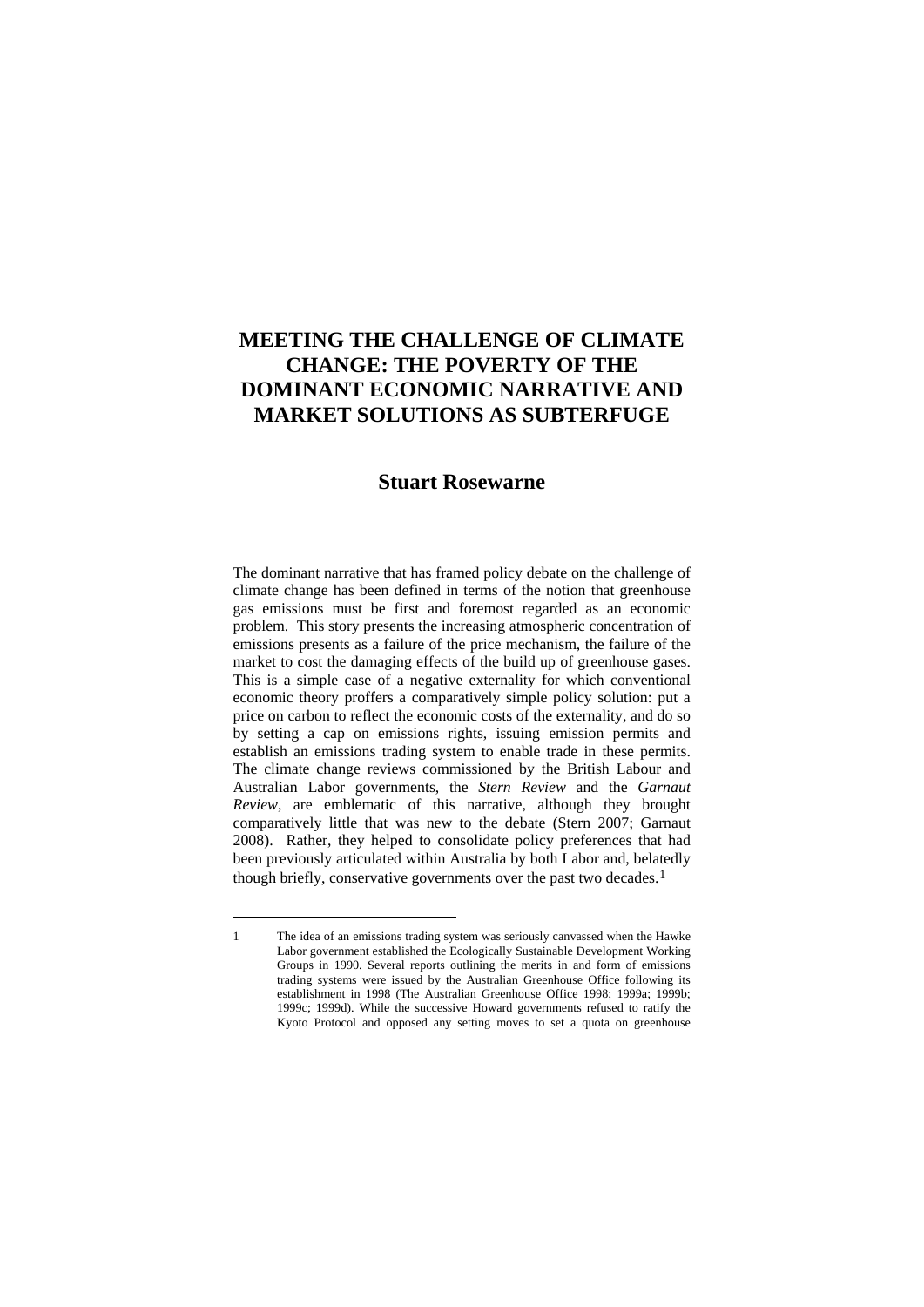A distinctive feature of this narrative has been its allure because it presents the market-based policy option as both economically efficient and cost effective, and this has stifled almost all voices that question the merits of this simple policy option to advocate other approaches to controlling emissions. For sure, there was a period when it appeared that the economic narrative of putting a price on carbon had been eliminated from the policy arena. This followed Prime Minister Rudd's bewilderment at his personal failure to garner support at the Copenhagen Conference for moving forward on a global post-Kyoto agreement and which subsequently prompted his decision, in April 2010, to postpone reintroducing into the House of Representatives the *Carbon Pollution Reduction Scheme Bill*. This retreat seemed to be confirmed when Julia Gillard dislodged Rudd as leader of the Labor Party and, as Prime Minister, reiterated the reluctance to entertain a commitment to an emissions trading system. This merely served to strengthen the momentum of the Liberal Party's 2010 election campaign hyperbole, that pricing carbon would constitute 'a great big new tax', should not be introduced and that there were purportedly cheaper ways of abating emissions. Above all, the concerted campaign by lobby groups and the conservative media challenging the science of climate change and the urgency for mitigation policies contributed to the more general erosion of public sentiment on the need for action.[2](#page-1-0)

<span id="page-1-0"></span>

emissions let alone put a price on carbon, the Prime Minister did establish a task force to investigate emissions trading in December 2006 following the Business Council of Australia's decision to declare its support for an emissions trading system. The joint government-business task force its Final Report, in May 2007 recommending that holding off the establishment of an ETS was engendering considerable business and investment uncertainty and that the government should take the initiative to *set in place in a "measured manner" an Australian ETS (Australia 2007: 84-5).*

<sup>2</sup> A broad raft of conservative forces criticised the proposed Labor government's CPRS as being subterfuge for a carbon tax, the primary purpose of which was a revenue raising exercise that would not necessarily deliver any reductions in emissions within Australia, and which would impose a considerable cost burden on industry and the community, erode Australia's international competitiveness, and have no appreciable impact on global emissions. A particularly vociferous force in the unfolding debate has been the *The Australian* which established a dedicated 'After Copenhagen' space in its commentary pages, and published several commentaries that criticise the CPRS. See, for instance, Malcolm Colless "Tax-and-bribe is CPRS folly", 5 January 2010; Christopher Monkton "Open Letter to Rudd: Your misguided warming policies are killing millions", 6 January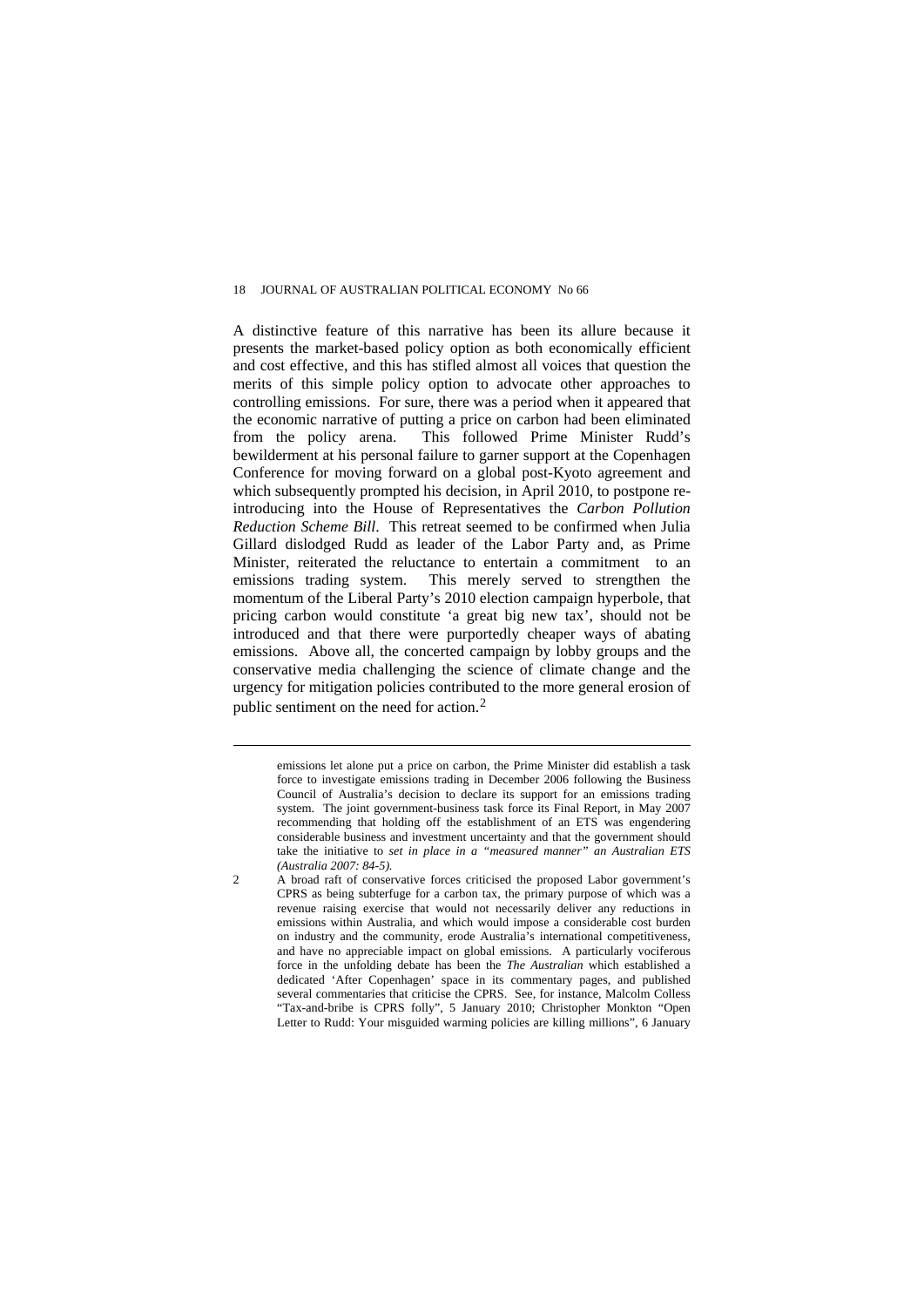The return of the Labor government following the August 2010 federal election has seen the political debate once again become defined by the economic narrative that a price be placed on carbon. This partly reflects the need to accommodate the Greens, whose support is critical to Labor's hold on government. But it is also as much the consequence of BHP Billiton's CEO, Marius Kloppers, and several business associations, including the Australian Bankers' Association, arguing that it was high time that a price be placed on carbon in order to end investor uncertainty. With the likelihood that the Gillard government, after re-reviewing climate change policy, will adopt some form of carbon pricing, it is appropriate for some critical reflection on the merits of this confidence in the capacity of the market to capture the cost of anthropogenic-generated emissions in a carbon price and for this to systematically drive change. Here I want to question the veracity of the dominant economic narrative which emphasises the challenge of climate change as an economic problem, that of market failure, whose remedy lies in extending the reach of the market to incorporate emissions because this is what conventional economic theory stipulates. In focusing on two exemplars of this preoccupation, the *Stern Review* and the *Garnaut Review*, I want to highlight the limits of the purportedly theoretically-informed policy prescriptions to consider the subterfuge that is entailed in their retreat from the preoccupation with market processes to normative considerations. Four broad considerations stand out.

After outlining the theoretical foundations on which this predilection for market processes is founded, I firstly question the position that the mechanisms recommended for incorporating emissions into a market system to put a price on carbon are consistent with the demands of the conventional economic theory. One dimension of this relates to the nature of price formation as this is postulated in conventional economic discourse, and whether the prices at which emission permits are traded alongside trade in related instruments, such as carbon credit offsets and carbon futures, can actually reflect the cost of emissions. The second focus of concern turns to consider the adequacy of the emissions trading system in enabling individual producers and consumers to respond to the

<sup>2010;</sup> Geoff Carmody "From Rio to Copenhagen the model was wrong", 13 January 2010; Malcolm Colless "Rudd's taxing climate policy is no longer an asset but a liability", 15 January 2010; Alan Moran "Lack of global agreement offers a change to cut our losses", 21 January 2010.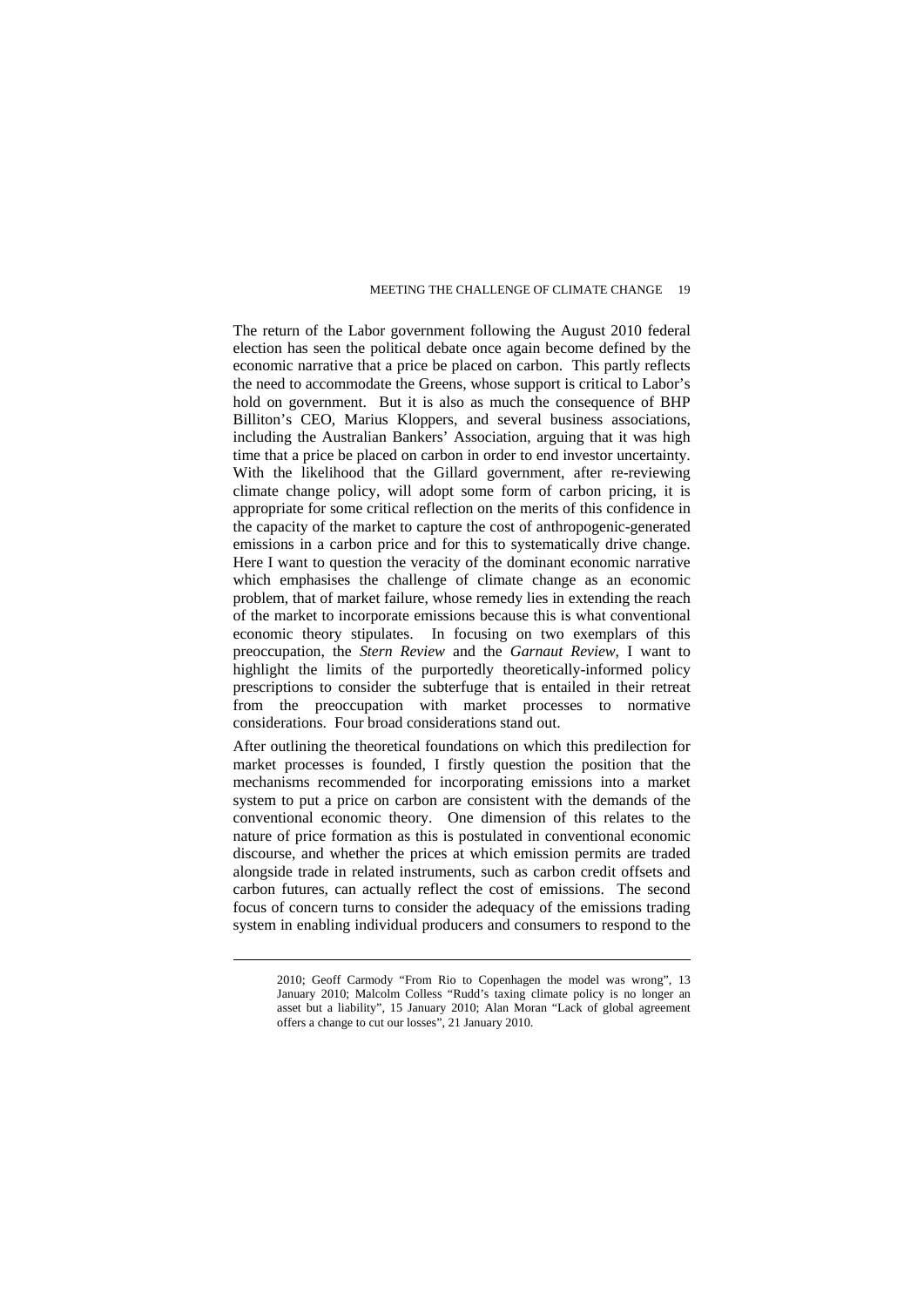climate change challenge. I then turn to consider the extent which both the *Stern Review* and the *Garnaut Review* abandon their adherence to the conventional economic theory in recommending policy. In the face of the evidence that market signals might not provoke the rational responses among individuals that neoclassical economic theory presumes, and that contemporary markets do not fit the perfectly competitive market model or the efficient markets hypothesis that is the basis of the conventional economic discourse, both Reviews turn to normative economic policy recommendations. In doing so, I want to question the cost-effectiveness of emissions trading systems and point to commitments to economic sustainability and maintaining the pace of capital accumulation as the primary rationale for privileging emissions trading and putting a price on carbon.[3](#page-3-0)

## **Privileging Emissions Trading: the Rationale for Pricing Carbon**

The *Stern Review* and the *Garnaut Review* are the obvious starting points for reflecting on policy since both informed the policy designs advocated by the Blair Labour government and the Rudd Labor government. They view the climate change challenge as an economic problem, the consequence of 'market failure': the failure of the market to put a price on the costs associated with greenhouse gas emissions and which removes any economic rationale for producers to contain emissions. The argument is one that lies at the core of conventional environmental economic theory: emissions are regarded as negative (environmental) economic externalities that have costs which, if not reflected in the cost structure and the prices of the good or service sold by the emitter, are borne by others. Rectifying the market failure, either by abolishing the externality or preferably pricing the externality, is presented as the policy solution. Economists generally identify three possible policy solutions: establish a ceiling on emissions and require emitters to obtain permits, the so-called cap-and-trade or emissions trading system; impose a tax on

<span id="page-3-0"></span><sup>3</sup> It is this objective of the search for a purportedly cost-free measure that informs the Liberal-National Coalition proposed policy alternative, a policy that would reward abatement and sequestration endeavours which, needless to say, would result in claims on the public purse.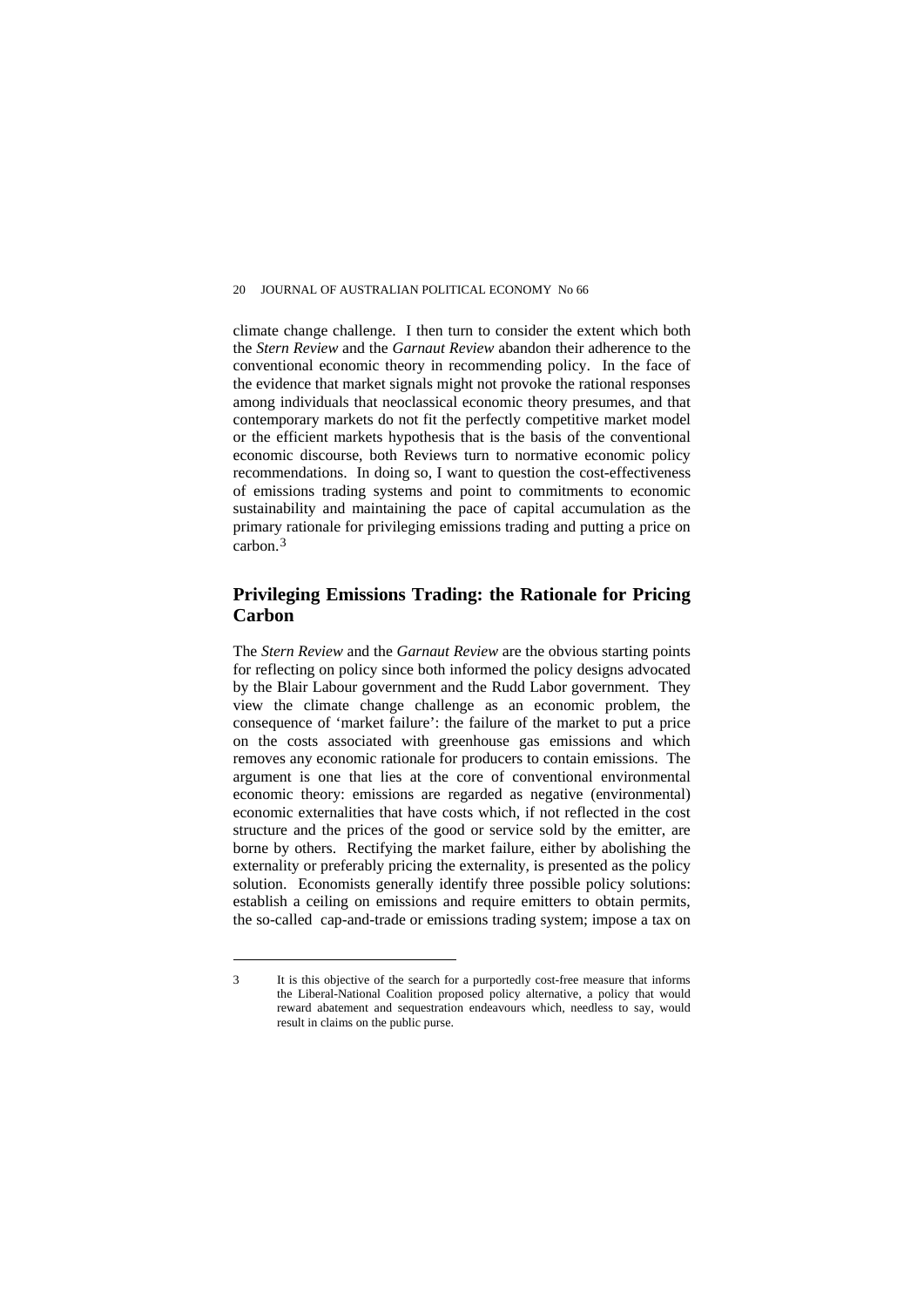emissions, which is generally presented as a carbon tax or a carbonequivalent  $(CO<sub>2</sub>-e)$  tax; and, regulate emissions-generating activities that requires emitters to adhere to some standards. Each entails some form of government intervention.

The preferred policy measure within conventional economic discourse is an emissions trading system because this is regarded as the most efficient and cost-effective means for rectifying market failure. This is based on a foundational proposition within neoclassical economic theory, as this is evident for instance in the concept of the perfectly competitive market or the efficient markets hypothesis, that the *laissez-faire* market is the most effective arena in which to pursue the objective of reducing emissions. The conventional discourse contends that it is only when economic agents, be these the individuals producing emissions or consumers and especially those suffering the consequences of climate change, are fullyinformed about the value of an economic activity that they can, by participating in markets, make rational decisions about how to maximise gains or benefits and minimise costs in order to optimise their wellbeing. If economic agents are to play any role in the optimisation of the atmospheric concentration of greenhouse gas emissions, they must be informed of the (social) costs of emissions, and this requires that these costs are signalled in real monetary terms, that is, priced, and accordingly reflected in producers' cost structures and in market prices.

The foundation for this idea of economic agents responding efficiently and in a cost-effective manner is the neoclassical economic conception of the profit maximising producer and the utility or welfare maximising consumer. It is useful to reflect on the theoretical construct that underpins this conception of price formation in a little detail in order to expose the limits of the argument as well the apparently conflicting presumptions about what market prices, corrected for market failure, actually reflect and signal.

The key influential conceptual point of entry for postulating economic efficiency through the market has been the theory of the firm. In the perfectly competitive economy, in which individual producers are assumed not to be able to have any influence on the price they can sell their product, they are price takers (just as consumers are), the firm seeks to maximise its profits by choosing whatever technique of production, combination of factor inputs and level of production that enable it to produce the good or service at the lowest possible cost given the market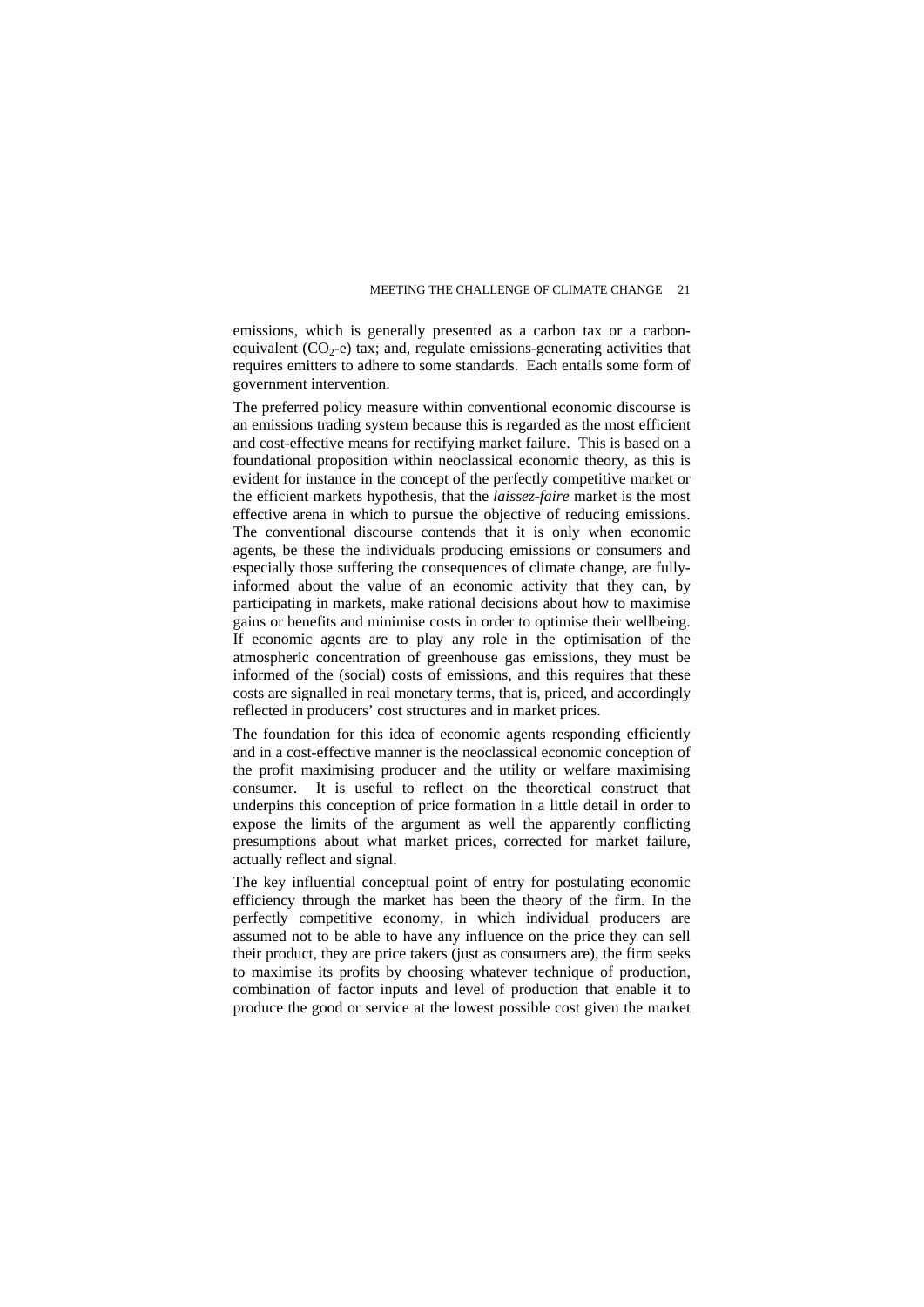price. The guiding rule is that the firm will do so by calculating the perunit cost of producing different quantities of output compared with the revenue that can be generated from selling these different quantities. This is the classic story of ensuring that the marginal costs associated with producing additional units of output do not exceed the marginal revenue generated by the sale of these units. When earning normal profits are treated as a component of the cost of production, the key consequences of this construct are that in a competitive market competition will tend to erode opportunities for earning more than average or normal profits and that firms will maximise profits when marginal costs equal marginal revenue. Competition will lead the firm to produce at the lowest possible average unit cost so that profits are maximised when the firm is producing at the 'least cost point of production'. When all firms producing a particular product are producing at this 'least cost point of production', this cost corresponds to the market price, and because this is the 'least cost point of production, the competitively-determined price can also be regarded as the 'efficient price'.

Within this conventional oeuvre consumers engage in a similar process to that of firms. Given their limited financial resources and with the object of maximising their utility or economic wellbeing, it is contended that consumers assess the relative benefit to be derived from purchasing a good or service *vis-à-vis* the relative prices of other goods and services before deciding on the actual combination of goods and services to buy. Consumers undertake a subjective valuation of the relative value of different combinations of goods and services, but it is the economic signal of the price that is their comparator, and this is important because within the conventional economic discourse the market price is regarded as the embodiment of economic information.

Herein lies the substance of the contention that the market is the most efficient and cost-effective mechanism. It is efficient because the competitive impulse drives producers to produce at the 'least cost point of production', and the industry sells the good or the service at an 'efficient price'. It is cost-effective because the allocation and utilisation of resources are the result of individuals deciding how to maximise their economic wellbeing and minimise economic costs based on the information that is purportedly embodied in the market price.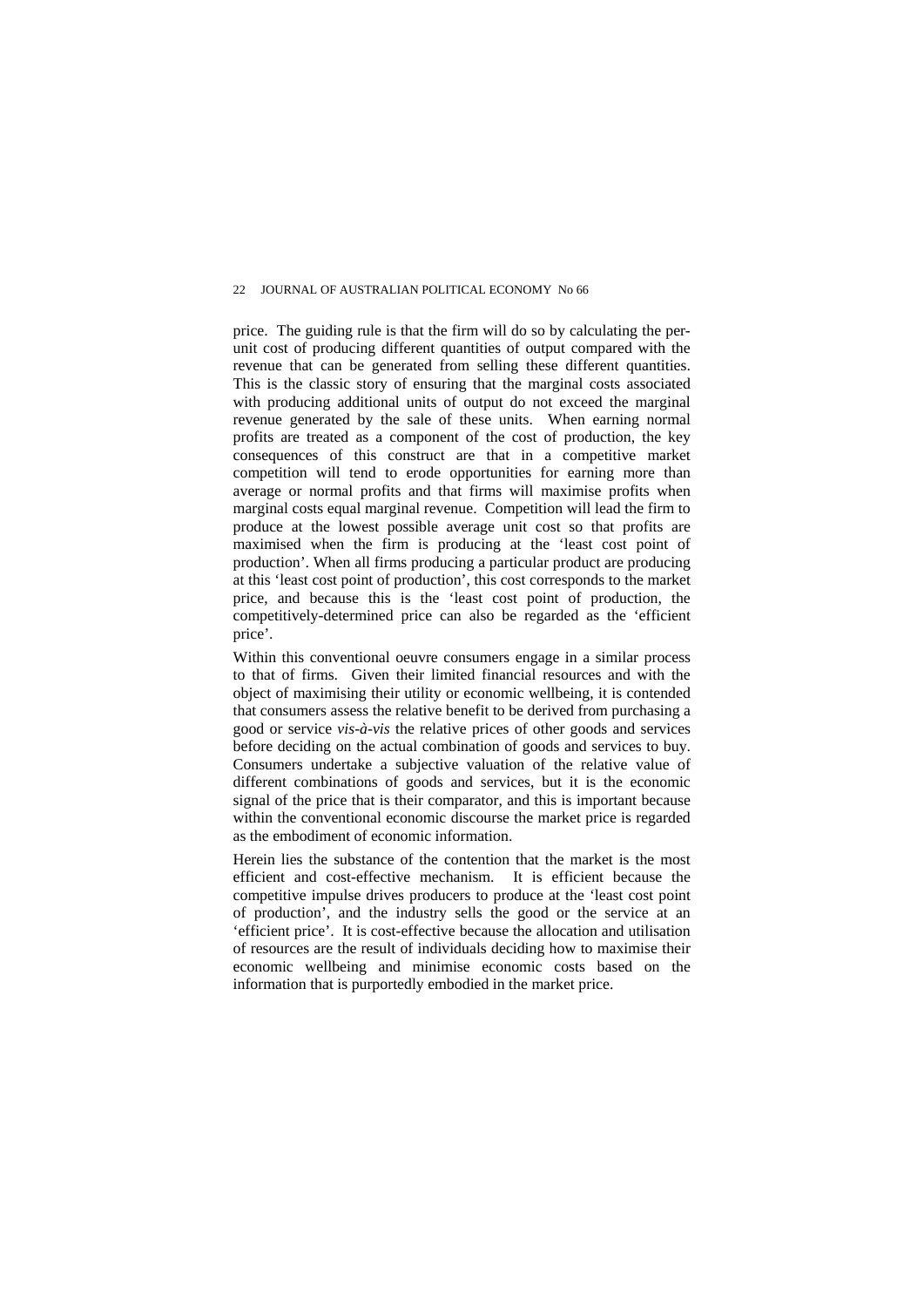The problem of 'market failure' arises because the economic costs associated with greenhouse gas emissions are not priced, and producers and consumers, including those suffering the economic effects of climate change, are thus not able to factor these costs into their calculus. Marketbased outcomes are less than efficient and less than optimal. The conventional theory contends that this situation be rectified by capturing the economic costs associated with those suffering the externalities in cost and price structures. Negative externality costs should be reflected in the 'least cost point of production' and the 'efficient price'. This is the conceptual foundation upon which both the *Stern Review* and the *Garnaut Review* form their analysis: the need to put a price on carbon that captures "the marginal social cost (MSC) of greenhouse gases – the cost to society of emitting one extra unit of emissions" (*Stern Review* 2009: 101; *Garnaut Review* 2008: Ch.1).

The emissions trading system is regarded as the preferred measure for rectifying the market failure in the conventional narrative. Capping emissions and issuing rights to emit up to the level of the cap requires firms that emit greenhouse gases in the course of producing to go into the market to buy permits, so that a value is then placed on emissions, reflected in the permit market price which purportedly captures the social cost of emissions. In so far as trade in emission permits adds a cost to production, environmental (economic) costs are internalised in cost and price structures to reflect the real economic cost of production. Economic agents – the producers and consumers, including those suffering the effects of emissions – will be presented with the necessary economic information, costs and prices, that enable them to make fullyinformed calculations as to how best to respond to the realisation that there are economic costs associated with anthropogenic-generated emissions.

The conventional economic approach envisages the effect of internalising the costs of emissions being twofold. Costs of production will increase, and this will provide the incentive for producers engaged in energy-intensive activities to consider adopting cost-effective and innovative ways of abating, or sequestering emissions, to reduce the cost that they would have to incur in order to undertake polluting activities. Market prices will increase and, because consumption goods that do not generate emissions in the course of their production will become more price competitive, consumers are likely to find low-energy intensive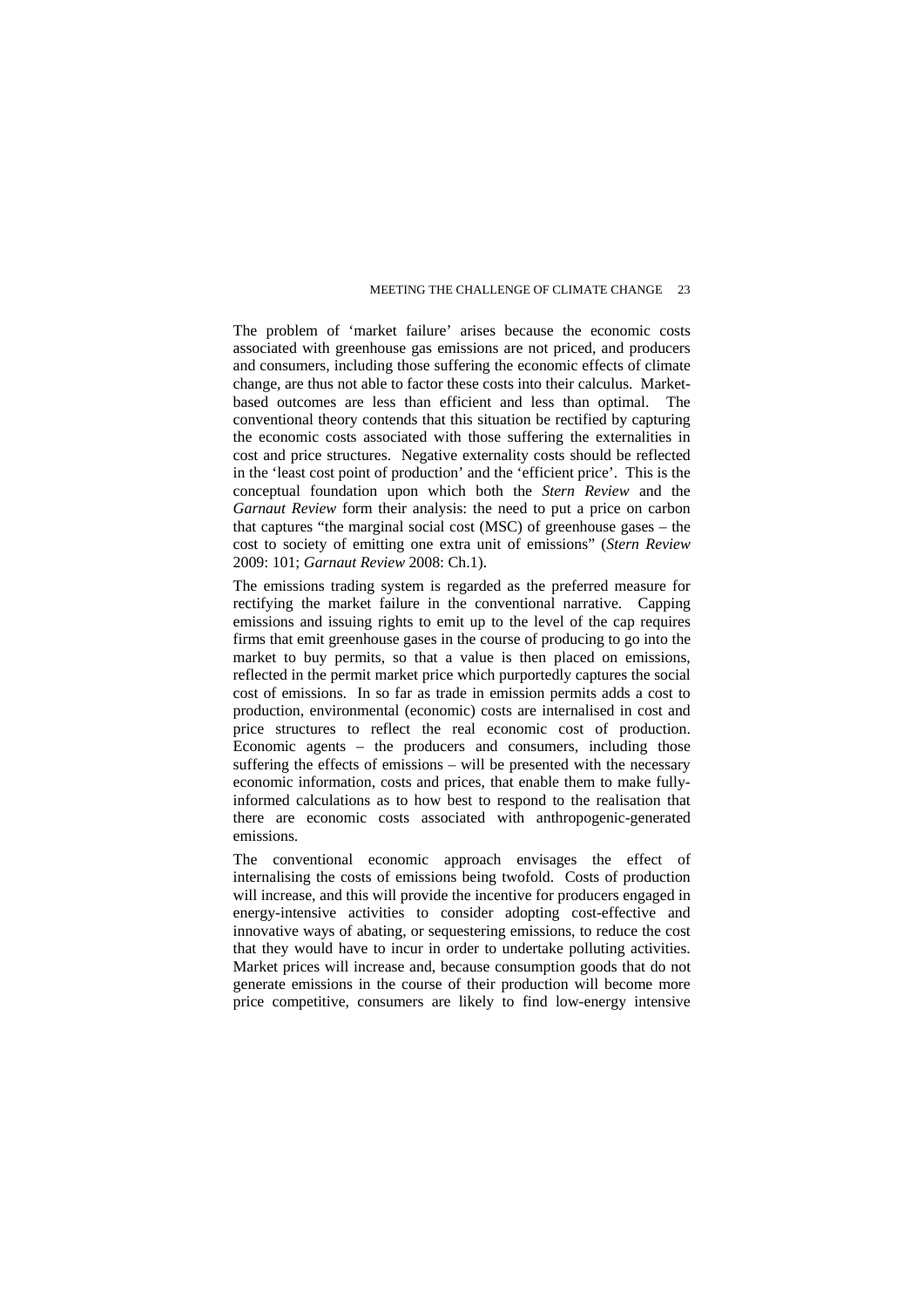goods more price attractive rsulting in a change in consumption patterns and thereby reinforcing the pressure for changes in production activities.

While there are alternative policy measures that could be adopted to internalise emission costs – such as carbon taxes or regulatory requirements – the emissions trading system is canvassed as the preferred option because it provides individuals with the freedom to respond to the corrected price signal in ways that are most appropriate for their economic situation.[4](#page-7-0) Both the *Stern Review* and the *Garnaut Review* dismiss the alternative policy measures because they are not considered as economically efficient as emissions trading systems, since these would not leave decisions to individual firms of consumers to determine what is in their best personal economic interests but impose a one-size-fits-all tax or standard that take no account of individual circumstances. Nor are they regarded as cost-effective because these other measures require administrative processes and charges that are avoided when economic information can be embodied in carbon prices in what is regarded as a comparatively costless manner. Notwithstanding this, the *Stern Review*  and the *Garnaut Review* do canvass supplementary roles for these other measures.

If this emissions trading market is to function effectively, then it is crucial that permit prices are relatively stable in order to convey a consistent message about the cost of emissions. A common argument is that price stability is necessary for investment certainty, and this is made in the face of the concern that there is no necessary guarantee of price certainty particularly in nascent emissions trading systems. The concern is that price volatility erodes the capacity for rational economic calculation and gives rise to investment uncertainty. The experience of the European Union Emissions Trading System provides a salutary lesson in this respect. There are many possible causes explaining the potential for price volatility – such as the uncertainty in the regulatory environment or the shape and coverage of the emissions reduction target

<span id="page-7-0"></span><sup>4</sup> The purchase of this logic in informing conventional wisdom and policy preferences is well illustrated by the intervention of the newly-appointed Minister for Climate Change, Greg Combet, in debate on carbon pricing: "Decentralising the signal to abate through a carbon price, means the government does not have to prescribe how they are to reduce their emissions. A carbon price therefore encourages ingenuity and innovation. It does this through everyday decisions of investors and businesses." (Combet 2010).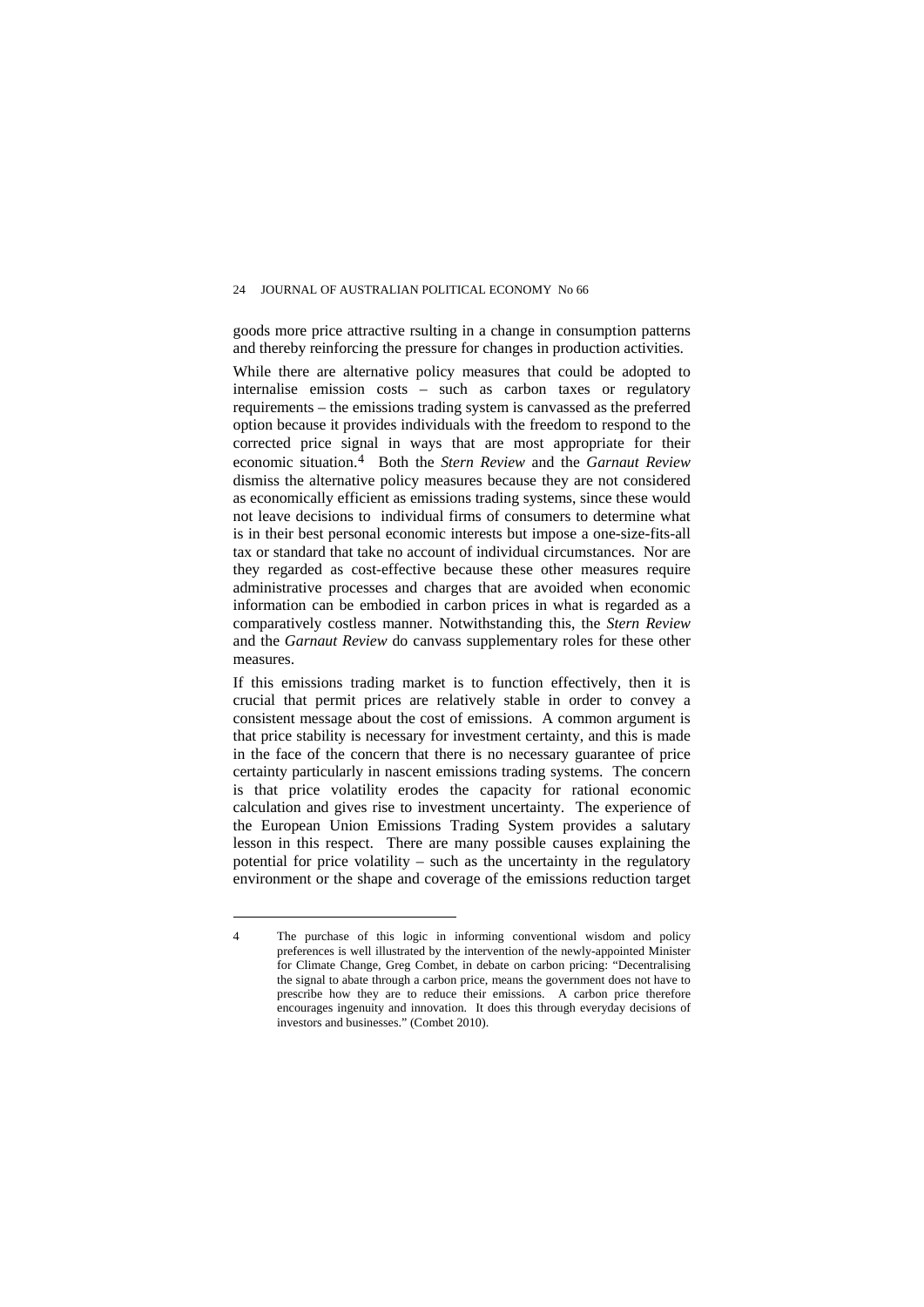trajectory or the extent and range of carbon credit offsets that could be certified, and of course changing fundamentals as the effects of climate change become more pronounced – and these are acknowledged in the *Stern Review* and the *Garnaut Review*, and, because the market cannot be guaranteed to deliver price certainty, they each turn attention to considering mechanisms that will assist in addressing this problem.

The prospect of price volatility introduces a paradox in the predilection for a market-based emissions management system because, while price volatility raises some questions about the effectiveness of the free market, the *Stern Review* and the *Garnaut Review* refuse to countenance their confidence in the workings of the market. The paradox lies in their appeal to yet another market as the instrument for instilling stability in the emissions permit market. They look to the supportive role of 'secondary markets', markets in carbon futures markets, including trade in carbon credit offsets and  $CO<sub>2</sub>$  derivatives, to stabilise emission permit prices. While carbon futures markets enable economic agents to put a price on their time preferences, they consider that the carbon futures trade will help prefigure the price of carbon permits. This is because trade in carbon futures will put a value on future emission rights, or costs, with reference to the present when there is a well defined emissions reduction trajectory in place, and because futures trade is regarded as considered to be more robust than that in emission permits, futures markets are held up as deepening and adding liquidity to carbon markets. Carbon future trading will, it is contended, signal a 'discovery price' around which carbon emission permit prices should gravitate (*Stern Review* 383; *Garnaut Draft Report* June 2008 393: *Garnaut Report – Final Report* 312, n3. 319, 322).

The idea of markets underpinning price formation across time to provide direction for the value of carbon permits draws on the conventional analysis of exhaustible resource pricing, first articulated by Harold Hotelling in 1931. Hotelling argued that competition should ensure that an exhaustible resource will be extracted at a socially optimal rate and that the net present value, as measured in terms of price, of a unit of the resource would likely be the same for each extraction period over the life of the exhaustible resource (Hotelling 1931; Devarajan and Fisher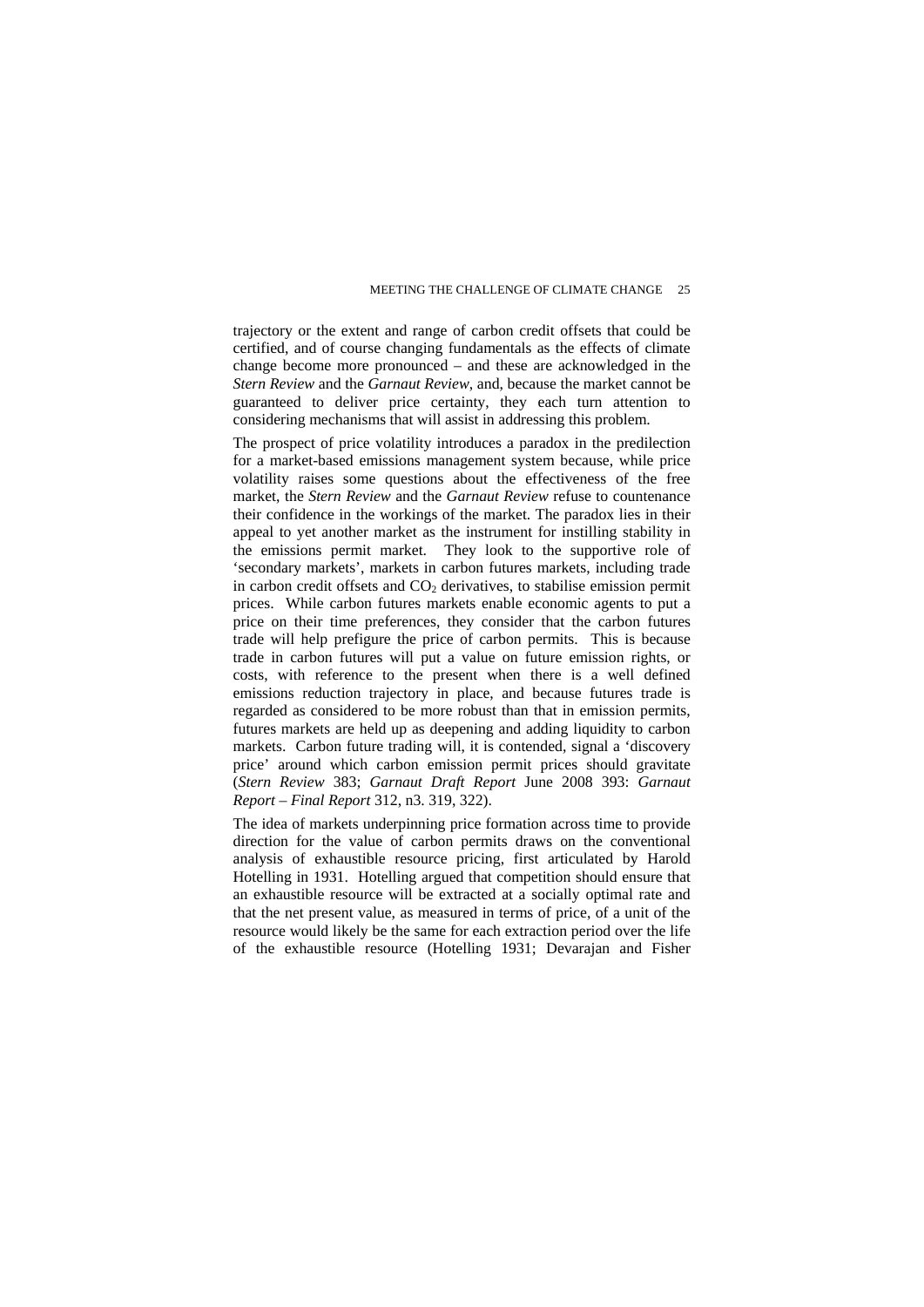1981).<sup>[5](#page-9-0)</sup> A well-defined emission reduction trajectory is comparable to Hotelling's exhaustible resource horizon so that price at which carbon futures are traded should align with the price of emission permits via the 'discovery price' and deliver price stability through time. In effect, carbon futures trade unveils an 'efficient' carbon permit price that reflects the calculations of producers and consumers weighing up the costs and benefits of buying emission permits or offset credits, securing future rights to permit or offset emissions, or hedging against the risk of holding or not holding these future rights.

#### **The Constraints on Competitive Carbon Permit Price Determination**

In this idealised market economy, capping emissions and issuing emission permits provides the means to internalise the costs engendered by greenhouse gas emissions, and putting a price on carbon is reckoned to encourage both producers and consumers to change patterns of production and consumption to adopt less carbon intensive practices. However, this proposition is far from unproblematic, and the most obvious reason is that the structure of an emissions trading system does not neatly match the ideal market construct proselytised in conventional economic theory.

In the first instance, the extent to which the market price of carbon permits corresponds with the externality cost of emissions will be effected by the magnitude of the cap. The permit price will reflect the confluence of permit supply, as well as the availability of carbon credit offsets, and the demand for permits, and more often than not the history of established schemes indicates that the supply of permits is not set independently of envisaged demand. Most schemes set targets that sanction existing emission levels. The price of permits will also be effected by the method of permit allocation, varying according to whether permits are issued by means of a system of grandfathering. issued free to existing emitters, auctioned. The range of carbon credit offsets that are sanctioned will likewise impact on the demand for permits and thus price, as will the availability and cost of available

<span id="page-9-0"></span><sup>5</sup> The 'present value' of the price is based on the (market rate of interest) discounted market price for each period of extraction.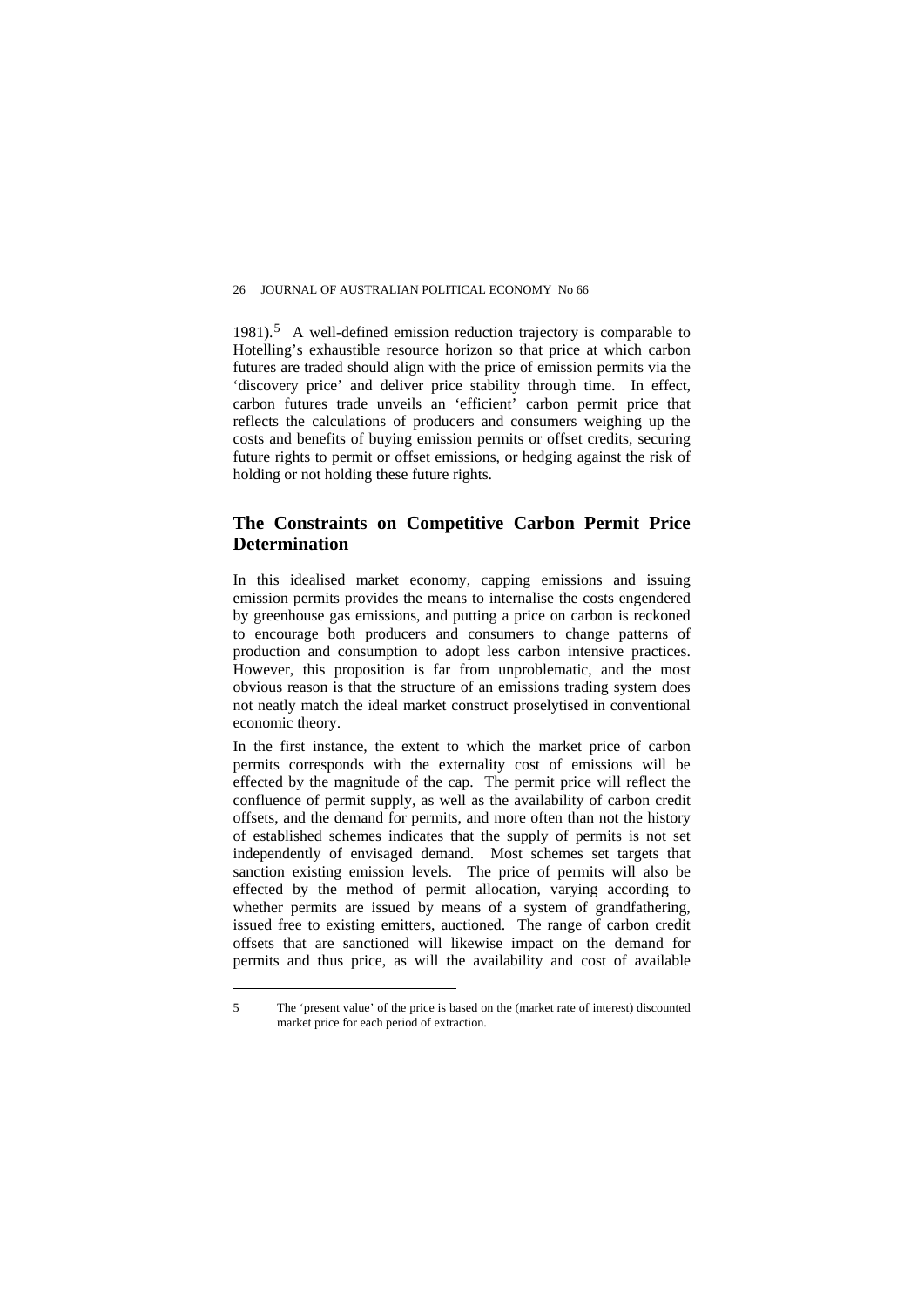abatement technologies that enable emitters to reduce the need to buy emission permits. The setting of these parameters takes the design of the market right outside the realm of economic discourse, so that price formation is as much if not more the product of the various administrative determinations that set the parameters of the market as the effect of economic agents signalling their preferences within the market.

There is a lack of symmetry in the functioning of emissions trading markets. With emissions capped, the expression of economic preferences can only be reflected in the price at which permits will be bought and sold. Moreover, this lack of symmetry is evident in the differential capacity of economic agents to exercise their sovereignty, in contrast with most other commodities markets in which producers or consumers can through their preferences influence both the quantity and the price at which a good or service is exchanged. Emissions trading systems are designed principally to engage producers in a surrogate pollution pricing market, the emissions permit market.

The operational focus of the system is concentrated on getting those enterprises that emit greenhouse gases to meet some of the costs they impose on the economic community by requiring them to pay for the right to emit by buying permits. Consumers are essentially alienated from the market. In theory, those suffering the economic consequences of climate change could enter the market and exercise their preference to reduce the magnitude of emissions buying permits, then acquitting and retiring the right to emit, but the asymmetry of the permit market places these economic agents at a distinct disadvantage. It might be economically rational for these individuals to pay an amount for permits that is less than or equivalent to the marginal economic costs they suffer as a result of the incremental increases in the concentration of greenhouse gas emissions, to acquit these permits to reduce emissions and thereby improve their wellbeing. But sufferers confront a different order of opportunity costs to those of polluters because the scope for sufferers to engage in the welfare-enhancing activity of buying and acquitting permits is in fact quite limited. Individual sufferers have to forego some economic pleasures, drawing on their financial resources in order to buy permits to secure the (non-monetary) enhancement in their welfare so that their capacity to express their preferences for the level of emissions that would be deemed optimal is circumscribed. By way of contrast, emitters approach the assessment of their position by weighing up the real financial benefits – the net marginal private benefits - to be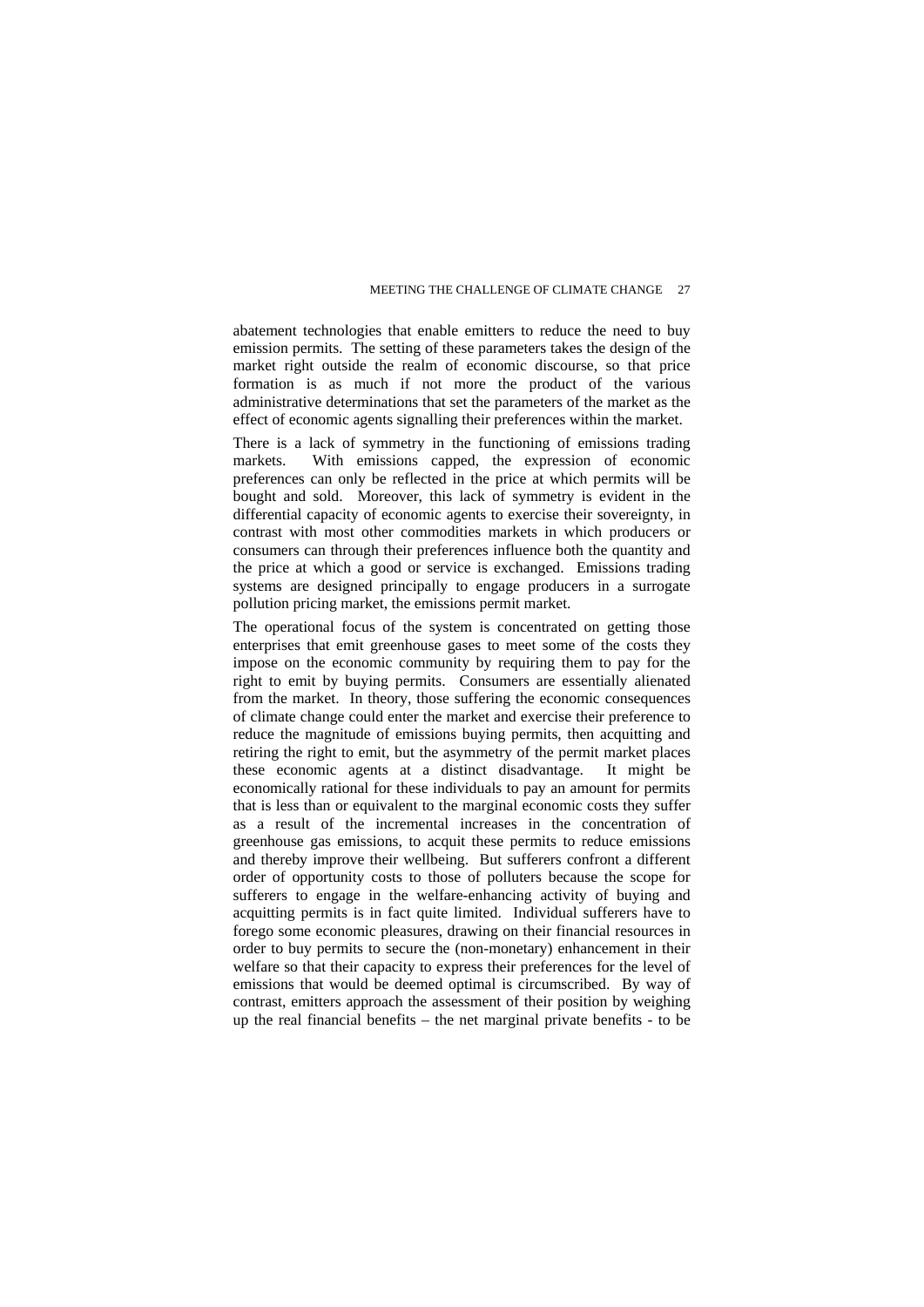gained from buying permits, or taking some other form of action to avoid having to buy permits, in order to engage in production and sell the product. The benefit in engaging in emissions trading is, in effect, more the domain of the polluting firm.

The lack of symmetry is evident in another important respect in so far as individual sufferers also confront a 'tragedy of the commons' situation. The capacity of individual sufferer's actions to reduce emissions will at best likely have an insubstantial impact on the overall magnitude of emissions unless their actions are matched by a significant number of others suffering the effects of emissions acting in unison. Such actions could also be to the advantage of emitters because the more those suffering the effects of anthropogenic-generated emissions seek to alleviate their suffering by buying and acquitting permits, the more successful are trading arrangements in delivering the emissions reduction target, and the less pressure on government to rein in emissions and the greater the scope for those producing and issuing emissions to avoid reducing their emissions through time. Thus, as one failure market is addressed – with externality costs internalised in the sphere of production – other market failures are generated in other economic domains.

#### **Securing an 'Efficient Price': Looking to the Future?**

It is also constructive to consider the shortcomings in the conviction that price signals generated in futures markets provide an accurate guide for pricing carbon – the 'discovery price' – in a nascent emissions trading market as well as instil confidence in this measure of emission costs – in the 'efficient price' – to frame behaviour through time. There are a couple of concerns that warrant reflection.

The presumption that futures markets can herald an accurate carbon price overlooks the extraordinary complexity in trading arrangements. We need only reflect on the range of carbon offsets that are being traded to appreciate the complexity and, in a number of instances, the lack of integrity of these offsets and carbon credits. There is abundant evidence that carbon credits issued under the terms of the Kyoto-compliant Clean Development Mechanism, for example, do not deliver real additional carbon reduction benefits. It is apparent that the proposed UN-backed REDD scheme – Reducing Emissions from Deforestation and Forest Degradation – is resulting in some bogus carbon sequestration schemes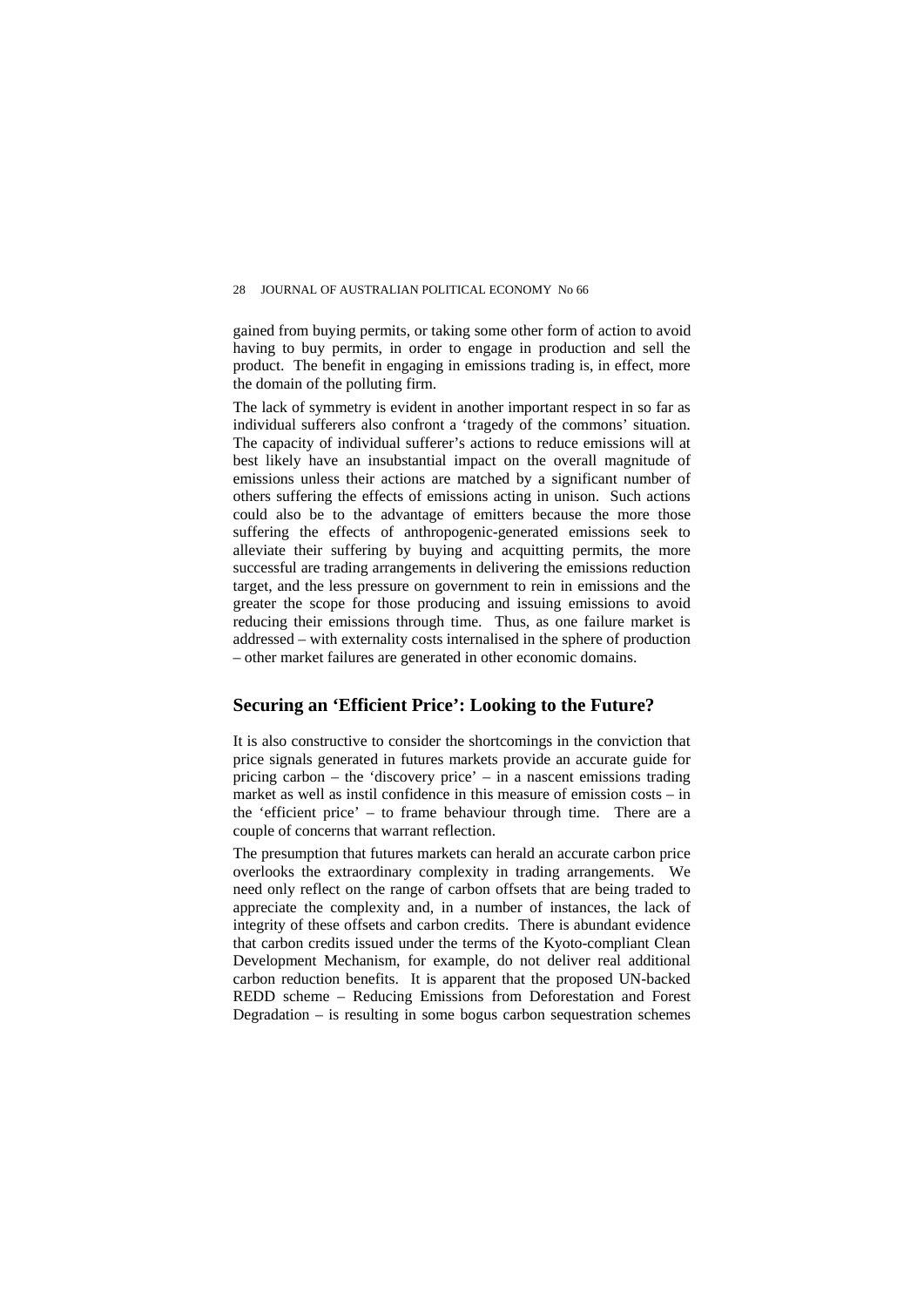that could deliver another tranche of suspect carbon offset credits. The plethora of carbon offset instruments that see Kyoto-compliant offsets being traded, for instance, alongside a host of voluntary offset instruments, with some endorsed under the terms of national, regional or local government emissions trading systems or abatement schemes and others being issued in anticipation that they might be recognised, has transformed what economists regard as a relatively simple market into an extraordinary complex field. The Labor government's planned Carbon Farming Initiative is a case in point because this proposes to reward farmers and other landholders for pursuing abatement activities, while apparently not addressing whether such activities are additional to established practices or unsustainable practices that could normally be avoided or minimised.[6](#page-12-0) The considerable variability in the status of offsets does not provide much of a foundation for a transparent and stable carbon derivatives market that can contribute to circumventing uncertainty – and price volatility! – in carbon markets.

The appeal to futures markets to provide a 'discovery price' around which emission permit prices would gravitate prompts some doubts as to the veracity of what it is the basis of the 'efficient price' which in conventional economic discourse is associated with the 'least cost point of production'. The significance of the 'Hotelling rule' is that the price of carbon does more than set a 'discovery price'. In this construction, carbon futures can be thought of as a bit like Alice's looking glass; they establish a 'window into the future' that purportedly unveils an 'efficient' intertemporal carbon permit price formed in the context of the emissions reduction target. But, as Donald MacKenzie (2006) has observed, because they influence decisions as well as policy, futures markets help to make this future. Price formation and decisions about mitigating emissions entail producers weighing up the costs and benefits of buying emission permits or offset credits *vis-à-vis* securing future rights to permit or offset emissions or hedging against the risk of holding or not holding these future rights. The deepening and enhanced liquidity that is engendered by futures markets, in effect, results in an inversion of the forces that shape price formation. Current prices will be driven by expectations, including speculation, about futures pricing, and thus bear

<span id="page-12-0"></span><sup>6</sup> The fact that the design and reach of emission trading systems are a product of political processes, and not institutional arrangements based on some systematically and well-defined economic logic, underscores this.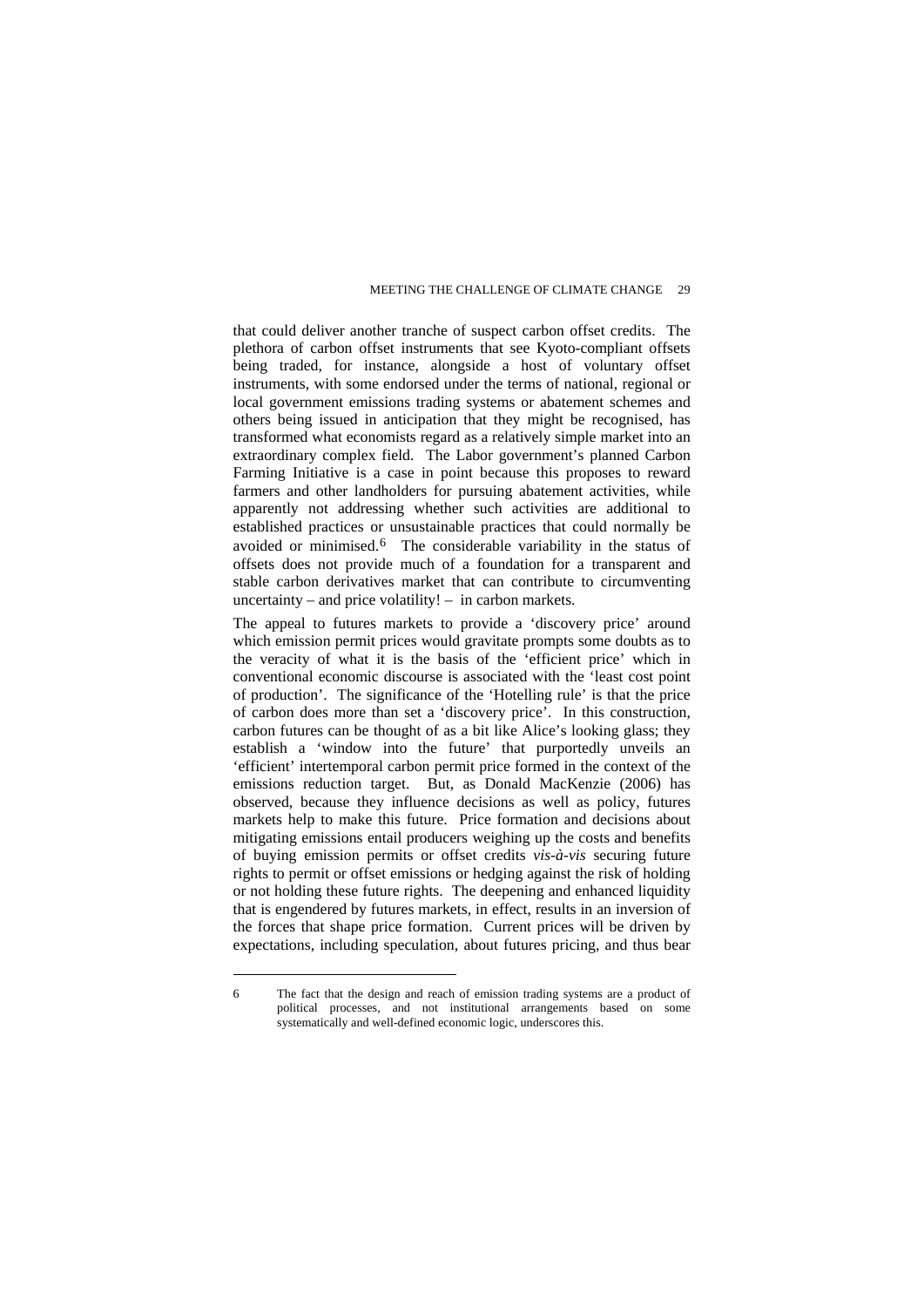little relation to the marginal cost of emissions – or the marginal cost of abatement – and what would be regarded as an 'efficient' emission permit price (Chan 2009).[7](#page-13-0)

 A second concern with this appeal to carbon futures providing direction on pricing overlooks the make-up of carbon futures markets as not simply being a complement to emission permit and carbon offset trading as the conventional economic narrative would have us believe. Trade in carbon futures is partly moved by the desire to hedge against the risk of having to purchase emission permits. But this hedging facility impels a more comprehensive engagement with financial markets as hedge funds and a wider range of investors enter the carbon market in search of arbitrage opportunities. Doubts about the efficacy of futures markets setting an 'efficient price' are surely reinforced by George Soros' reported observations that cap-and-trade markets can be manipulated by the 'gaming', or gambling, in carbon futures markets (Kassenaar 2009). Carbon futures trading cannot be defined simply in terms of the form and reach of the emissions regulatory environment.

The dramatic growth in the 'secondary' market for carbon futures trading *vis-à-vis* trade in emission permits, the bundling of carbon offsets to be on-sold as asset-backed securities, points to an increasing disconnect between the derivative and the underlying asset that raises serious doubts about the notion that futures markets can guide 'efficient' carbon permit pricing. This disconnect is compounded by the extent to which derivatives and futures trading is dominated by speculative endeavour, and speculation is the dominant characteristic of the sector. As we have witnessed over the course of the global financial crisis, products designed to reduce volatility appear to have contributed to new forms of volatility. The notion that trade in carbon futures can engender price stability in the permit market is not convincing.

<span id="page-13-0"></span><sup>7</sup> The burgeoning carbon market promises to become the world's largest traded commodity according to the chairman of Climate Exchange (*The Australian Financial Review* 9 December 2009). The US carbon market is estimated to become a \$US200 billion industry by 2020, while carbon trader Carbon Point estimates the demand for carbon credits in the US could be ten times this if a capand-trade system is instituted (Schapiro 2010).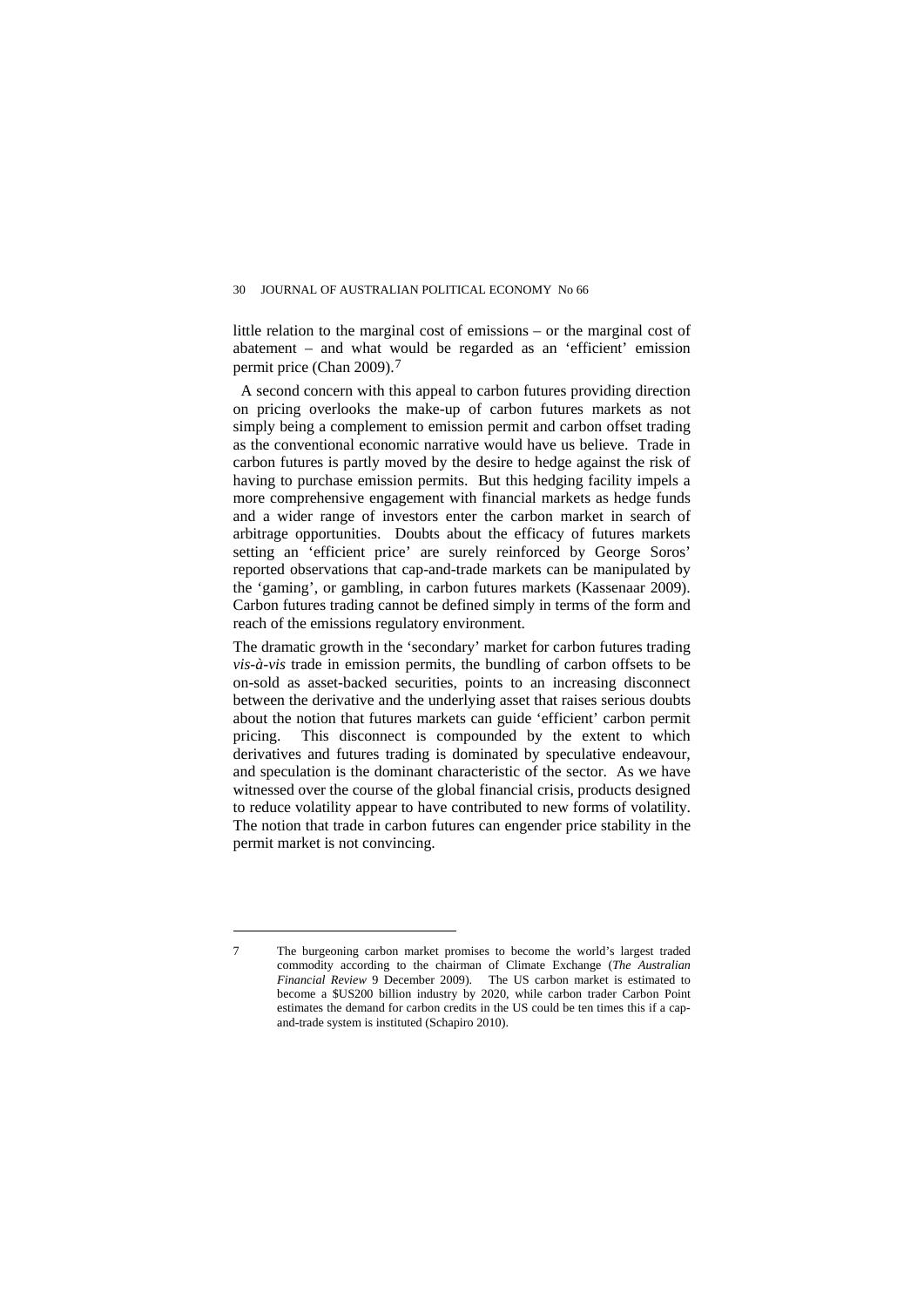#### **Market Failure and Perversity: Managing the Market?**

The contention that emissions trading systems provides the most efficient and cost-effective means for meeting the challenge of climate change is based on assumptions about the economy being competitive and that producers and consumers respond in rational and expected ways to changes in price signals. But the *Stern Review* and the *Garnaut Review*  acknowledge that this construct does not always accord with reality.

The contemporary economy bears little resemblance to the ideal construct of the competitive market. Market imperfections are in fact quite pervasive. Industry structure, and especially those sectors that generate most emissions, is predominantly oligopolistic in character.[8](#page-14-0) Administered pricing or regulated pricing in the case of electricity and other energy supplies, as distinct from competitive pricing, is often the norm. In fact, the scope for effecting adjustments to industry practices in response to carbon pricing may be quite limited because pricing in this sector, as well as in other carbon-intensive industries, is commonly subject to long-term arrangements that are underscored by hedging against price electricity increases.

The Reviews also recognise that price signals do not necessarily engender the behavioural responses of the profit or welfare maximising individual firms or consumers that are presumed by conventional economic theory. Price incentives may not be sufficient to drive investment in the deployment or design and development of new technologies to transition from carbon-intensive activities (*Stern Review*  397-12; *Garnaut Review* 35-7). There is a range of possible reasons for this: individual investors may fear competitors free riding on their technological breakthroughs; the public good character of some technologies requires a scale of investment beyond the capacity of individual enterprises; or, the time frame of the returns on investment in research and development may be too protracted and discourage investors. The potential for price signals to not have the catalytic effect that the conventional theory presumes prompts argument for some government intervention to implement measures that supplement the

<span id="page-14-0"></span><sup>8</sup> Interestingly, the *Stern Review* and the *Garnaut Review* note the lobbying might of corporations, but do not think through the ramifications this has for the import of the *laissez-faire* market model.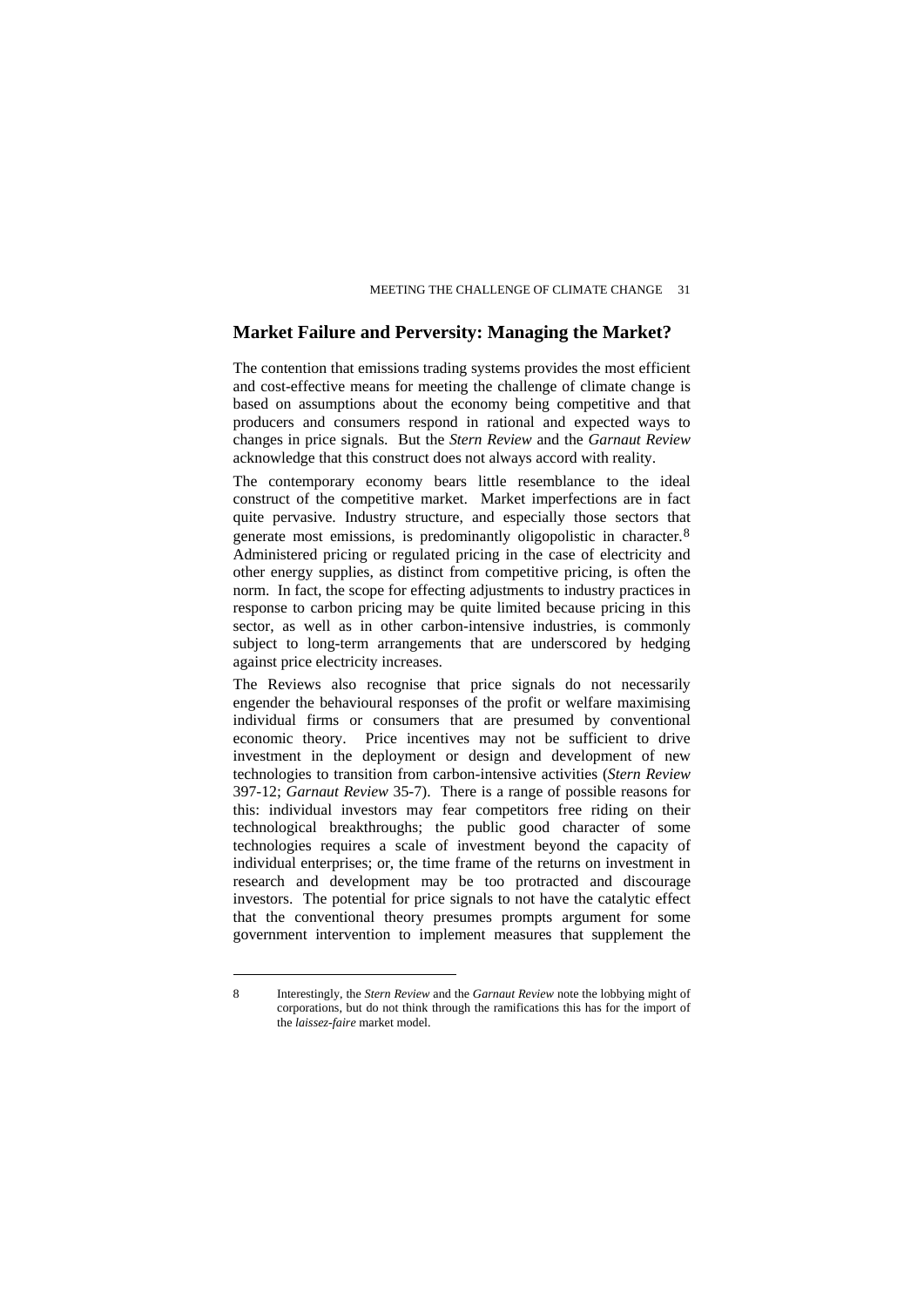#### 32 JOURNAL OF AUSTRALIAN POLITICAL ECONOMY No 66

price signals in carbon markets. Such measures include tax incentives to underwrite the innovation and deployment of the new technologies (*Stern Review* Ch.17). Such initiatives, in turn, become subject to speculation in futures markets.

The potential for perverse responses to price signals is yet another qualification to the effectiveness of the market. It is recognised that producers or consumers who anticipate the imposition of a cap on future emissions could take precipitate actions that magnify the quantum of emissions. This problem of 'moral hazard' can also be manifest in polluters postponing the adoption of measures to mitigate emissions in anticipation of being offered financial incentives to act.

Emissions trading systems are privileged over other forms of market intervention because of a confidence in market processes that presumes trade in carbon permits and offsets will be organised in terms of a perfectly competitive market. Yet, while recognising the limits of this presumption, both the *Stern Review* and the *Garnaut Review* refuse to question the merits of this conviction. Stern, for instance, is quite explicit in his response: "[t]he appropriate response to substantial market failure is not to abandon markets but act directly to fix it (Stern 2009a: 11). Paradoxically, however, both argue the need for instituting mechanisms to support the efficient market functioning and to ensure that all goods and services are sold at an 'efficient price' or, what Stern refers to as, the 'right price', the price that reflects that least cost point of production where the marginal costs of emissions correspond with the marginal cost of abatement (*Stern Review* 2007: 36; Garnaut *Draft Report*: 10: *Garnaut Review*: 312). Interestingly, in a later contribution to debate, Stern recommends the need for those overseeing the emissions trading system to monitor the carbon market to ensure that the marginal abatement costs of each and every sector of the economy are tracking in line with this 'right carbon price' (Stern 2009: 103).

Confidence in the capacity of market-based pricing to drive change surely must also placed in doubt when it is considered that both the *Stern Review* and the *Garnaut Review* contend that it is essential that every effort should be made to identify the prices necessary to bring about what they judge to be the 'right level' of abatement (Stern 200[9](#page-15-0): 100-101).<sup>9</sup>

<span id="page-15-0"></span><sup>9</sup> Even if all costs associated with the production of a good or service are reflected in the price of the product there is a broad consensus among ecological economists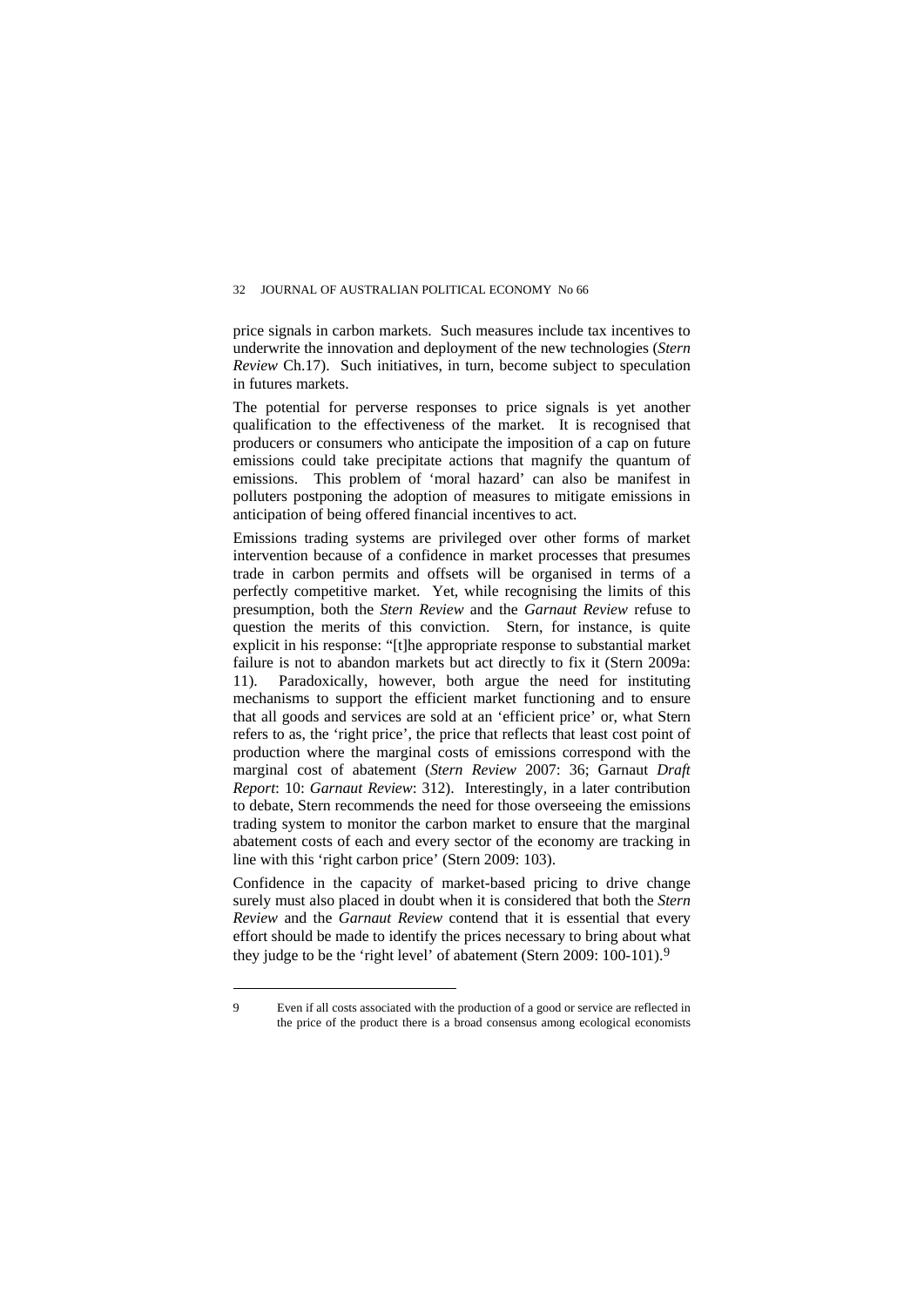### **The Conventional Wisdom: Engaging Normative-Based Policies**

These qualifications are surely a remarkable surrendering of confidence in the effectiveness of market processes. But this should not surprise because it is emblematic of the several different ways in which the *Stern Review* and the *Garnaut Review* realise that the conventional economic discourse they invoke to identify the challenge of market failure and to inform the policy solution cannot be effective without recourse to supplementary policy measures that are not theoretically but rather normative based.

The most obvious manifestation of the appeal to normative judgements is with respect to mapping possible emissions trajectories. Within conventional economic discourse the optimisation of emissions should be contingent upon enabling all producers and consumers to calculate the costs and benefits of realising their various preferences and priorities through the market. This is the foundation of subjective preference theory. As noted, optimising emissions trajectories presents an insoluble problem because it is not realistically possible to provide the opportunity for all economic agents who are or will be affected by climate change to express their preferences through the market. Present-day communities are unable to give voice to their preferred emissions reduction trajectory, while this is even more so for future generations because past and current decisions about emission levels shape the world that future generations will inherit. This presents a dilemma for the conventional theory and the policy prescriptions that promise to deliver an optimal emissions trajectory.

The *Stern Review* and the *Garnaut Review* implicitly recognise the limitations in trying to chart an emissions trajectory on the basis of some

that relying on marginal changes in prices to engender the changes required to meet the climate change challenge will be inadequate. The uncertain and potentially irreversible consequences of the increasing concentrations of greenhouse gas emissions in the atmosphere indicate that the focus should be on the absolute magnitude of emissions concentrations and not marginal changes. Relying on marginal price adjustments presumes the possibility for engendering behavioural responses that will result in a smooth transition towards a low-carbon economy whereas the prospect of positive feedback mechanisms could see tipping points breached and runaway climate chaneg (Barbier 1989; Hansen 2009).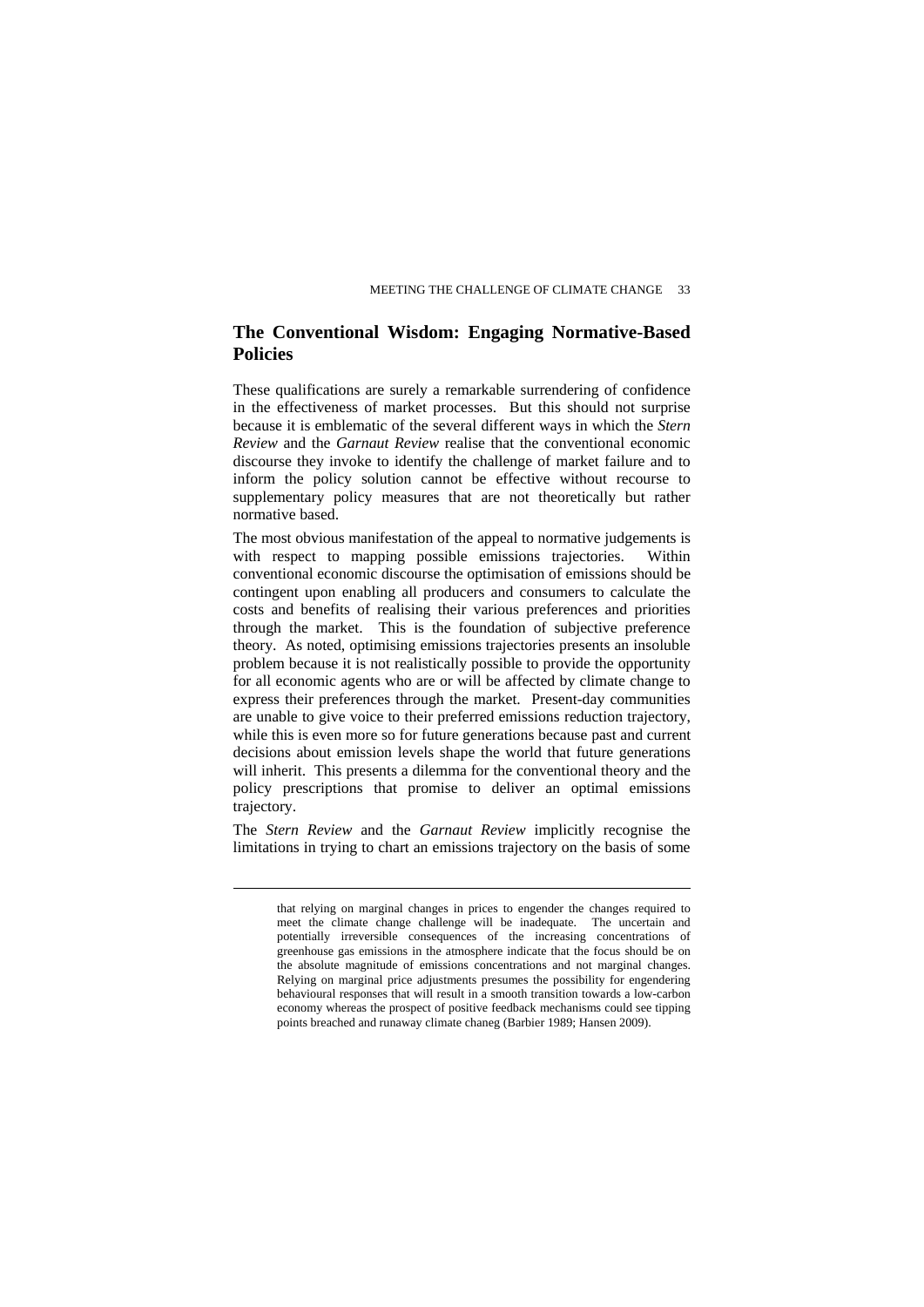market-signalled inter-generational social welfare function (Stern 2007 Ch 2; Garnaut 2008 Ch 1). Instead of trying to capture some semblance of a future that reflects the purchase of subjective preference theory, their mapping of different emission trajectories has next to nothing to do with pathways informed by economic theory, and are based primarily on scientific modelling in the first instance, and practicality or political sensibilities in the second.<sup>[10](#page-17-0)</sup> These eclipse any sense of an emissions reduction trajectory that is economically optimal.<sup>[11](#page-17-1)</sup>

The normative nature of these two projects is further underscored by their conclusions about how best to account for the value of future costs and benefits of the different emissions trajectories. The problem they confront is that conventional economic theory does not provide definitive guidance as to how to measure the value of the different cost and benefit calculations for various emissions trajectories through time. The dominant tendency has been to argue that the future value of an asset, or benefits and costs, should be discounted at a rate equivalent to the market interest rate (Productivity Commission 2007). This is justified in terms of the notion: that individuals have a time preference for the present over the future; that productivity gains will result in the relative price of things falling through time; or, that the monetary value of an investment will generally increase through time as the investment earns a return in the form of interest or profits. The effect of discounting is to devalue the future costs of climate change.

Both the *Stern Review* and the *Garnaut Review* take issue with this approach to discounting on inter-generational equity grounds. They argue that a discount rate based on market discount rates is inappropriate because the atmosphere is a public good, that it has no substitutes, and that we should be giving equal weight to securing the conditions that help to ensure a sustainable future.<sup>[12](#page-17-2)</sup> The Reviews make the case for

<span id="page-17-0"></span><sup>10</sup> The terms of reference required that the *Garnaut Review* consider target trajectories in the range of 450ppm and 550ppm  $CO<sub>2</sub>(e)$  atmospheric concentrations.

<span id="page-17-1"></span><sup>11</sup> Stern argues in *A Blueprint for a Safer Planet* that it is probably politically sensible to aim at keeping emissions below 500ppm (150), while the *Stern Review*  indicates a preferred target of 450 ppm if a number of tipping points are to be avoided (Stern 2009: 39).

<span id="page-17-2"></span><sup>12</sup> Ironically, the recommended emission concentration targets could well result in runaway climate change.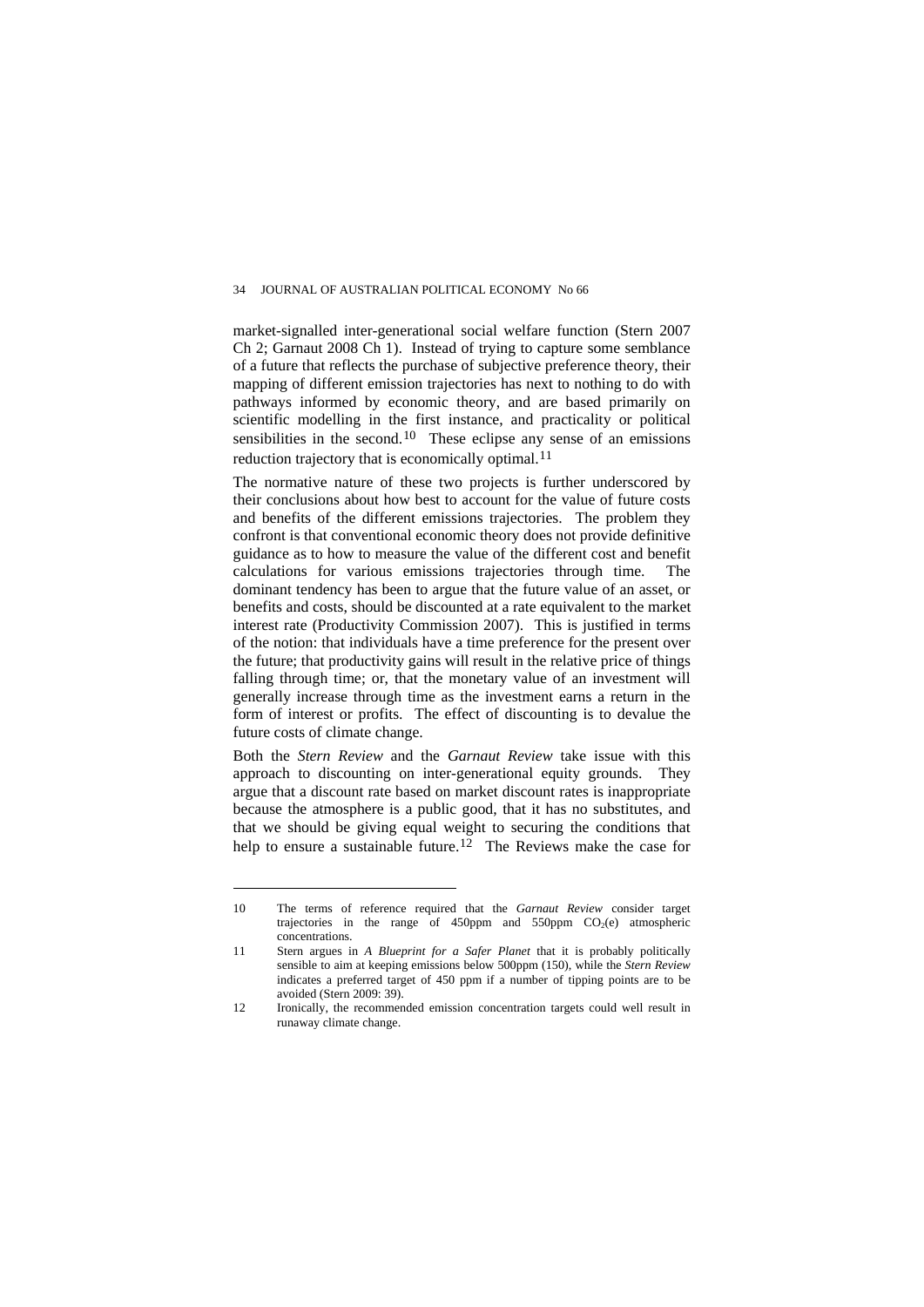choosing a discount rate that is less than the market rate of interest. This makes a significant difference to charting the preferred emissions trajectories because the lower rate of discount amplifies the significance of future costs and benefits and this strengthens the case for pursuing early climate action. This has prompted some quite robust debate within economic discourse and trenchant critique of the *Stern Review*'s position (Nordhaus 2007; Weitzman 2007). Irrespective of the merits of the argument for a lower rate of discount advanced by the *Stern Review* and the *Garnaut Review,* the point that must be recognised is that economic theory does not help us make the decision about the value of the future. This is an ethical issue, and necessitates appeal to normative judgements, and yet this decision about valuing the future is crucial to determining emissions trajectories.

Concerns with the potential for price volatility, especially in the initial years of an emissions trading system, also prompt normative policy recommendations designed to minimise volatility. The *Garnaut Review*  (197, 227-30), for instance, recommended that the emissions trading include the opportunity to purchase carbon permits and offsets in international markets while simultaneously restricting the on-sale of permits overseas, at least in the formative years of the system, in order to reduce the prospect of price inflation. It also suggested fixing the price during the transition period, and this same logic has informed Garnaut's more recent advocacy of a carbon tax (*Garnaut Review* 350-1). In contrast, the suggestion that market certainty could be enhanced by setting a floor, below which carbon prices could not fall, was rejected outright by the *Stern Review* (376).

In invoking measures to suppress the potential for price instability, the Reviews are in effect conceding that the *laissez-faire* market is not the unassailable institutional edifice for meeting the challenge of climate change they purport it to be. But there is a more suspect agenda at play here, and this is the desire to try to contain the costs that would confront industry and consumers were the carbon pricing panacea to be given free rein. And this exposes a fundamental tension because it is widely acknowledged that transitioning out of the most greenhouse gas emissions industries will require a much more substantial carbon price than that envisaged by, and advocated in, the *Stern Review* and the *Garnaut Review* and certainly the carbon price being discussed within government.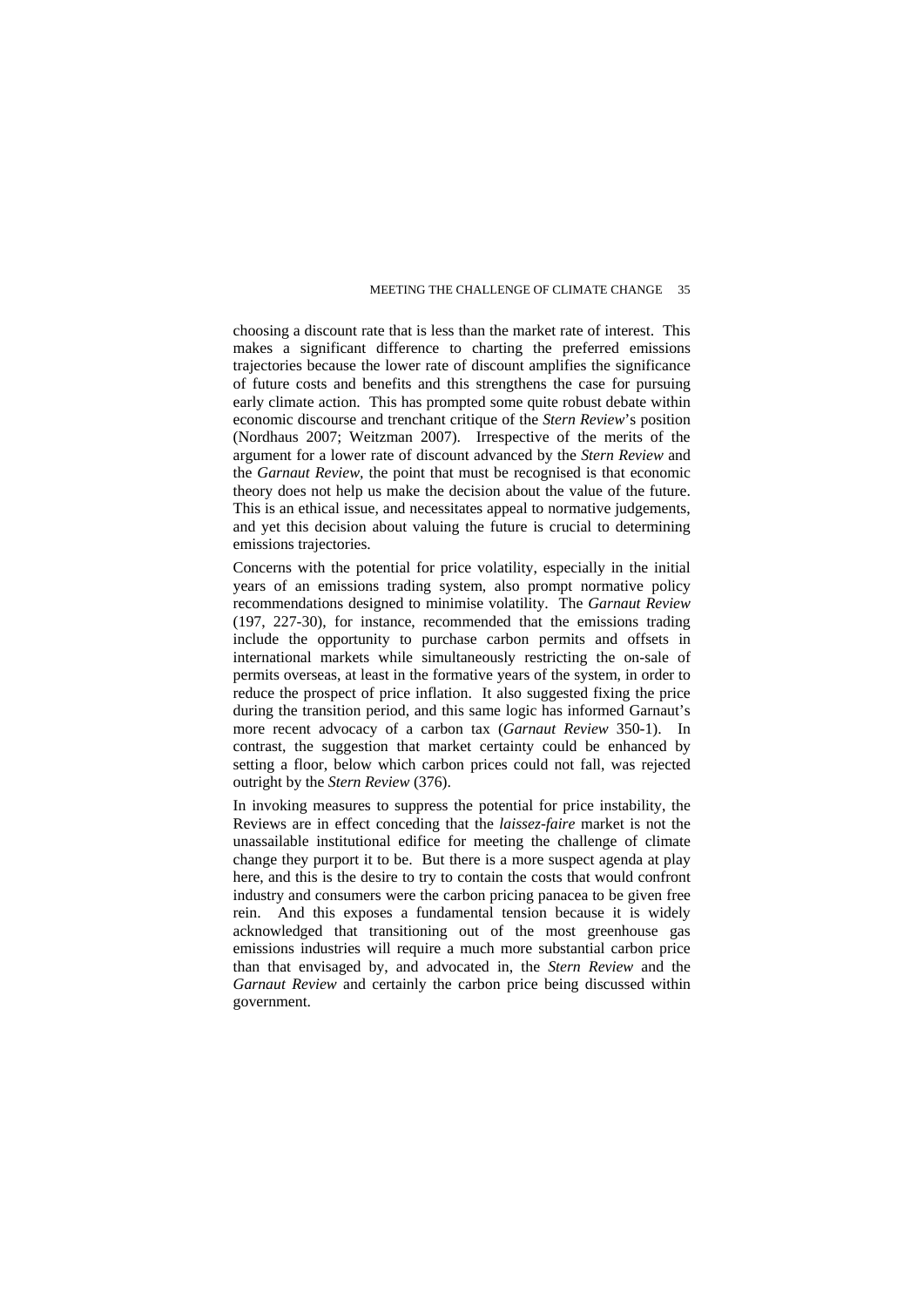## **Rethinking the Economic Calculus: the Cost Effectiveness of Emissions Trading**

The many qualifications regarding market performance, I contend, undermine confidence in the notion that emissions trading systems is the most efficient and cost-effective means of meeting the challenge of climate change. The contention is never tested, but rather simply asserted. The issue of cost-effectiveness in particular is a crucial oversight because the need to make some reckoning of the transaction costs associated with institutional interventions to address market failure was a pivotal concern of Ronald Coase's iconic contribution to the debate on environmental externalities (Coase 1960). The conventional wisdom within economic discourse is that there is no economic merit in proceeding with a policy measure to rectify a market failure if the costs incurred in order to establish the mechanisms that internalise environmental externality costs exceed the likely benefits. While the *Stern Review* and the *Garnaut Review* do not consider an emissions trading system to be a costless exercise, they most certainly downplay the significance of the costs involved in designing, implementing and monitoring such a system and of shoring up all of the associated market failings. The *Garnaut Review* does acknowledge that emissions trading systems do carry transactions costs, and that some of these transaction costs amount to a "deadweight loss on the economy", yet it misses the more substantive point that transaction costs are not going to be negligible (*Garnaut Review* 2008: 314).

Another significant omission in costing emissions trading systems is the failure to consider the significance of 'secondary markets' and, in particular, carbon futures and associated derivatives markets, in underwriting trade in emissions permits and carbon offsets. There is no reckoning of the transaction costs related to the functioning and monitoring of these markets, especially since they are held up as a steadying influence for emission permit pricing. And monitoring trade in these instruments is not going to be straightforward because it will entail arrangements to ensure the integrity of a growing assortment of instruments, ranging from Kyoto-compliant permits and offsets, permits and offsets sanctioned in some political jurisdictions but not others, and voluntary permits and offsets. The trade in carbon derivatives is promoted and dominated by international financial institutions and hedge funds that have an interest in manipulating trades for their own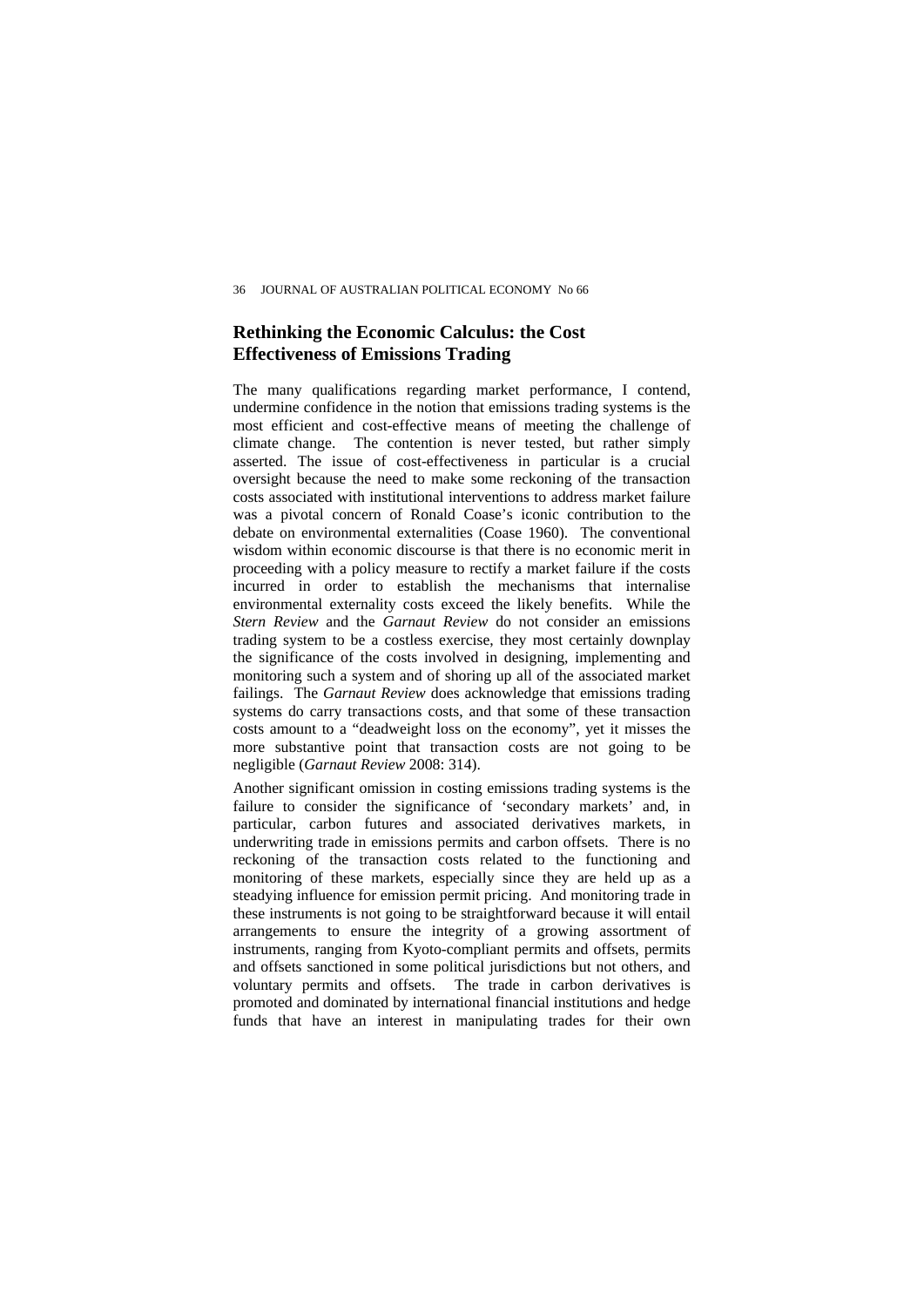advantage, and, in light of the destabilising impact of derivatives that led to the global financial crisis, some degree of regulation would seem imperative.

An additional factor in considering the professed positive function of carbon futures in setting a 'discovery price' for emission permits is that there is a price to be paid for this function. Trade in carbon futures is motivated by the opportunity to profit from hedging risk, and the returns for this business would presumably be reflected in the price of the asset and thus also mirrored in the market price of emission permits. With trading in secondary markets already a magnitude many times greater than that in the underlying asset markets, and these markets anticipated to grow at an exponential rate, this obviously has significant implications for a more realistic reckoning of the true cost of transacting in the emissions trading system.

One other aspect of this reflection on transaction costs that has been the focus of some attention relates to the proposals to address the equity concerns that follow from the distributional implications when carbon is priced. Two particular concerns were taken up by the *Garnaut Review*: the impact of escalating electricity charges on low income earners and the erosion of the competitive position of emissions-intensive industries exposed to international competition with industries not subject to a carbon pricing regime. In both instances, the *Garnaut Report*  recommends that the disadvantage should be offset by compensation programs. Critics have quite correctly argued that this would amount to revenue churning, and the cost of administering this has not been calculated as one of the costs associated with an emissions trading systems. Irrespective of the merits of the compensation proposals, some accounting of the cost of administering the program is appropriate, and yet the *Garnaut Review* completely sidesteps any appraisal of the transaction costs associated with such redistributive arrangements.[13](#page-20-0)

<span id="page-20-0"></span><sup>13</sup> The Abbott-led Opposition coalition has made a great deal of fuss about the proposed *Carbon Pollution Reduction Scheme* as a 'Great Big Tax', The point in drawing attention to this is not to defend this hyperbole, but merely to emphasise just how limited the *Garnaut Review*'s benefit-cost exercise actually was. The point can be made even more strongly when it is considered that the *Garnaut Review* was extraordinarily remiss in not fully costing all of the 'economic costs' associated with anthropogenic-engendered climate change: the 'Type 2 costs', those costs arising from the likely impact of climate change on established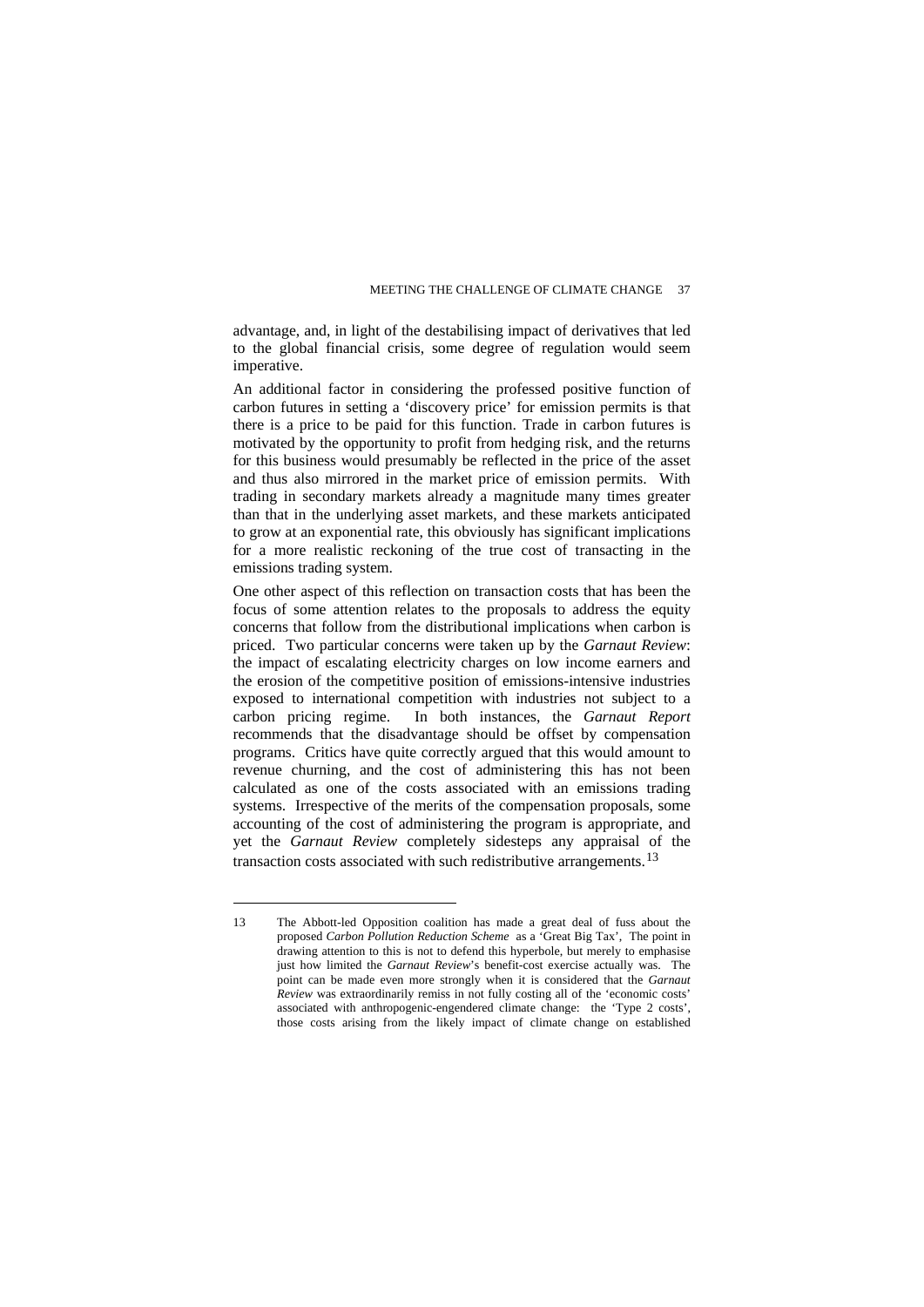#### **Beyond Cost Effectiveness: the Cost of Buying Support for Emissions Trading**

The *Stern Review* and the *Garnaut Review* are mindful that implementing an emissions trading system is not going to be a straightforward task. They accept that the institutional capacity to establish a scheme that is comprehensive in its reach is lacking. Measurement and monitoring emissions across the whole economy could be prohibitively expensive, so they do not, for instance, envisage all industries being covered by emission reduction target obligations. In the first instance only the more carbon-intensive industries and those industries in which emissions can be readily measured should be included in the scheme. The industries would be required to acquire the right to emit greenhouse gases by buying emission permits or carbon credit offsets. However, notwithstanding a longstanding commitment to the 'polluter-pays' principle and while setting a cap might be regarded as a straightforward exercise, conventional economic discourse offers no clear direction on the preferred approach for allocating emission permits or sanctioning carbon credits offsets. Because the policy possibilities are sufficiently equivocal, the consequence has been that normative considerations have tended to frame allocation decisions, and policy design has become a prisoner of intense political lobbying. (Ronald Coase recognised the vexed nature of the allocation problem, and in effect sidestepped the issue by maintaining that an optimal outcome was not contingent on who the pollution permits were allocated to.<sup>[14](#page-21-0)</sup>) Agreement on the recognition

economic activities; 'Type 3 costs', the costs of catastrophic climate change, and 'Type 4 costs', 'non-market costs' such as loss of biodiversity and loss of human life – which the most basic of conventional environmental economic analyses would regard as mandatory for a considered cost-benefit appraisal. Had the Garnaut Review bothered to make these calculations then economic case for action to abate emissions would have been all the more persuasive.

<span id="page-21-0"></span>

<sup>14</sup> Coase challenged the logic of the 'polluter-pays' principle, as this was advanced by Arthur Pigou in *The Economics of Welfare* (1920), arguing that the internalisation of the cost of the externality to secure an efficient market outcome did not necessarily require that the polluter to acquire the property right to pollute. Coase argued that, as long as there was the possibility for the polluter and those suffering the effects of pollution to trade in the pollution permit, it did not matter who was issued or acquired the permit. Each of the parties would be moved by the same consideration to maximise their economic wellbeing. Polluters would buy, or sell, permits while ever the benefits of polluting exceeded, or were less than, the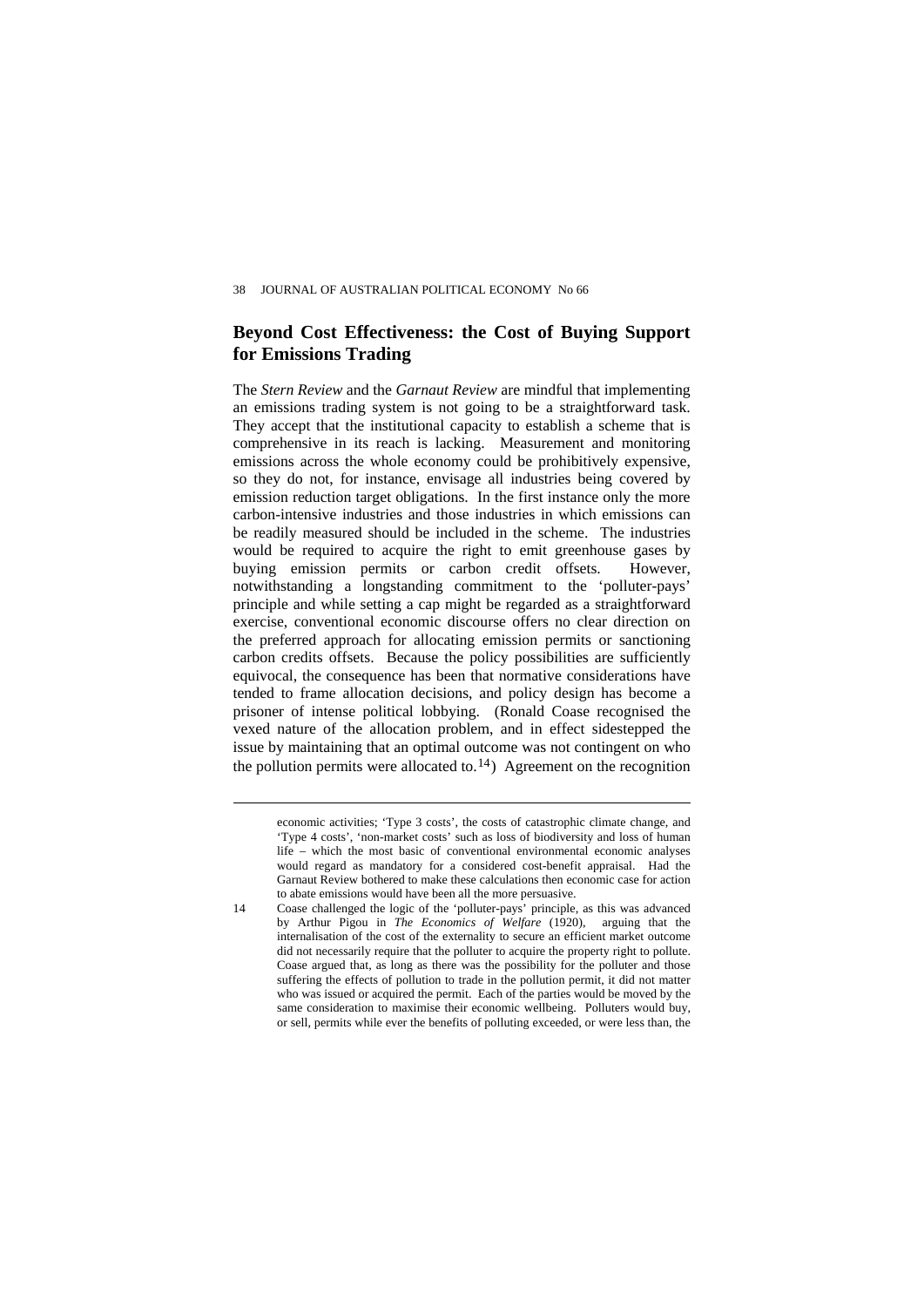of carbon credit offsets is likewise a normative consideration. The consequence has been that, despite the appeal to conventional economic theory, the design of most emissions trading systems has been politically defined.

To their credit, the two reviews do canvass the case for different allocation options. The *Stern Review* draws on the Coase position to adopt what might be considered a somewhat pragmatic approach to the question of permit allocation. It proposes that the allocation could include a mix of 'grandfathering' and auctioning. Some pollution entitlements should be 'grandfathered', that is, issued free-of-charge to existing polluters. The justification for this is that investors should not be disadvantaged by changes in the regulatory regime that would impose unforeseen costs and which might also erode their capacity to invest in emissions-abatement technologies.[15](#page-22-0) 'Grandfathering' is also seen as encouraging the polluters to endorse and become engaged in the new regulatory regime.

By contrast, the *Garnaut Review* recommends an approach that is more consistent with the 'polluter pays' principle: all those industries included in the emissions trading system should be required to purchase through auction the right to emit. The *Review* recommended restricting compensation because polluters should not be rewarded for their established emissions practices. Contrary to claims that the competitiveness of coal-fired generators would be eroded if they did not receive compensation, the *Review* maintained that they be required to buy emission permits because increases in this sector's cost structures

 $\overline{a}$ 

<span id="page-22-0"></span>15 This consideration ignores the fact exiting polluters have had plenty of warning of the possibility of a change in the regulatory environment given that the Kyoto Protocol anticipated the eventual adoption of a global emissions trading system.

cost of having to buy the right to permit. Those suffering the effects of the pollution would have an incentive to buy a permit if the price of the permit was less than the costs they suffered from the pollution, or if they held permits to sell the permit if the revenue obtained was greater than the costs they would experience from the pollution. According to Coase, the opportunity to trade overrides the logic of an argument that required the polluter to have to buy permits because requiring them to buy a permit would alter the existing economic or distributional arrangements to their disadvantage. While this contention has won much favour, the principle has important implications for the distribution of property rights as I will argue. As discussed above, Coase's 'market solution' overlooks the asymmetry that frames the bargaining positions of the polluter and the sufferer.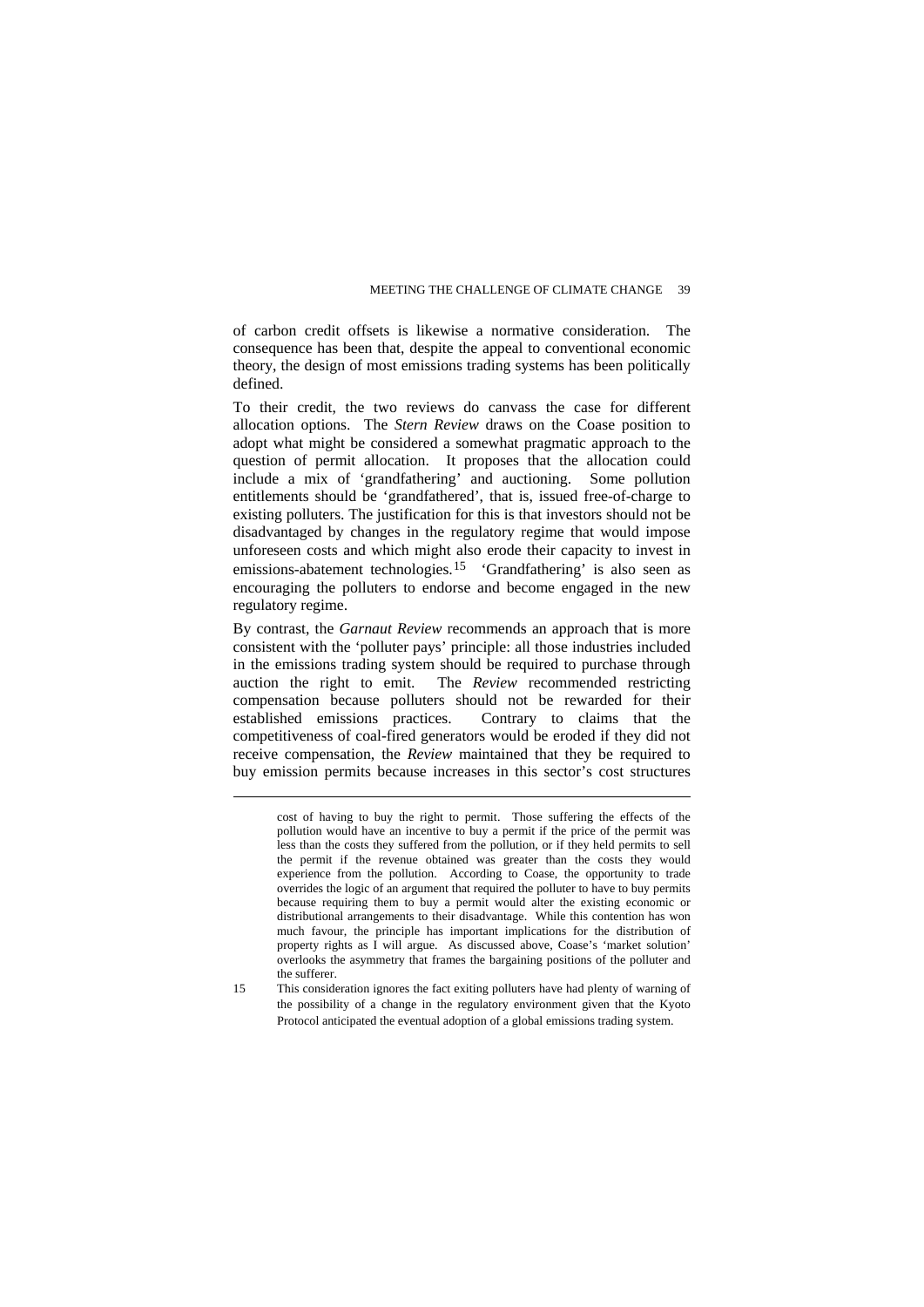could be passed on to energy users. Compensation should be limited to emissions-intensive, trade-exposed industries because their international competitiveness would be eroded if their competitors were not subject to comparable cap-and-trade regulations. Without some compensation these industries could simply relocate to other countries not burdened by a carbon price, resulting in the so-called 'carbon leakage' phenomenon. The *Review* sets out quite precisely the terms of any compensation arrangement to ensure that these industries continue to compete in a level playing field and do not reap windfall profits in the process (*Garnaut Review* 2008: Ch.14). As Garnaut anticipated, and the *Garnaut Review*  noted, the bases of permit allocation would be subject to considerable political pressure, and this is one of the reasons why the *Review* was so explicit in arguing the case for restricting the reach of compensation entitlements.

There are obvious equity and distributional implications with the introduction of an emissions permit scheme. These were the subject of interest for the 2007 Prime Minister's Taskforce. The Taskforce recommended that enterprises be given a one-off free permit allocation as compensation for the additional costs that would follow with any change in the regulatory environment (114-115). Incongruent as it may seem, the Labor government's *Carbon Pollution Reduction Scheme Green Paper* took the lead from the Taskforce's recommendation and ignored the position advocated in the *Garnaut Review*. But, it proposed a more generous handout, recommending that emissions-intensive tradeexposed industries be shielded from the prospect of competitive disadvantage through transitional assistance by means of a grandfathering arrangement through the free issue of carbon permits over an extended time frame.[16](#page-23-0) The *CPRS* also included provision to expand the magnitude of support should the energy-intensive sectors expand. It was anticipated that the permit allocation would be equivalent to 25% of total emission permits and, should the sector grow, this could potentially increase to 45% by 2020. The draft CPRS also resolved to provide assistance to coal-fired power generators through the Electricity Sector Adjustment Scheme. Intense industry lobbying resulted in assistance

<span id="page-23-0"></span><sup>16</sup> The CPRS Green Paper proposed that those sectors with an emissions intensity above 2,000 tonnes of  $CO<sub>2</sub>$ -(e) per million dollars in revenue receiving 90% of required permits, and those with an emissions intensity between 1,500 and 2,000 tonnes given 60% of required permits.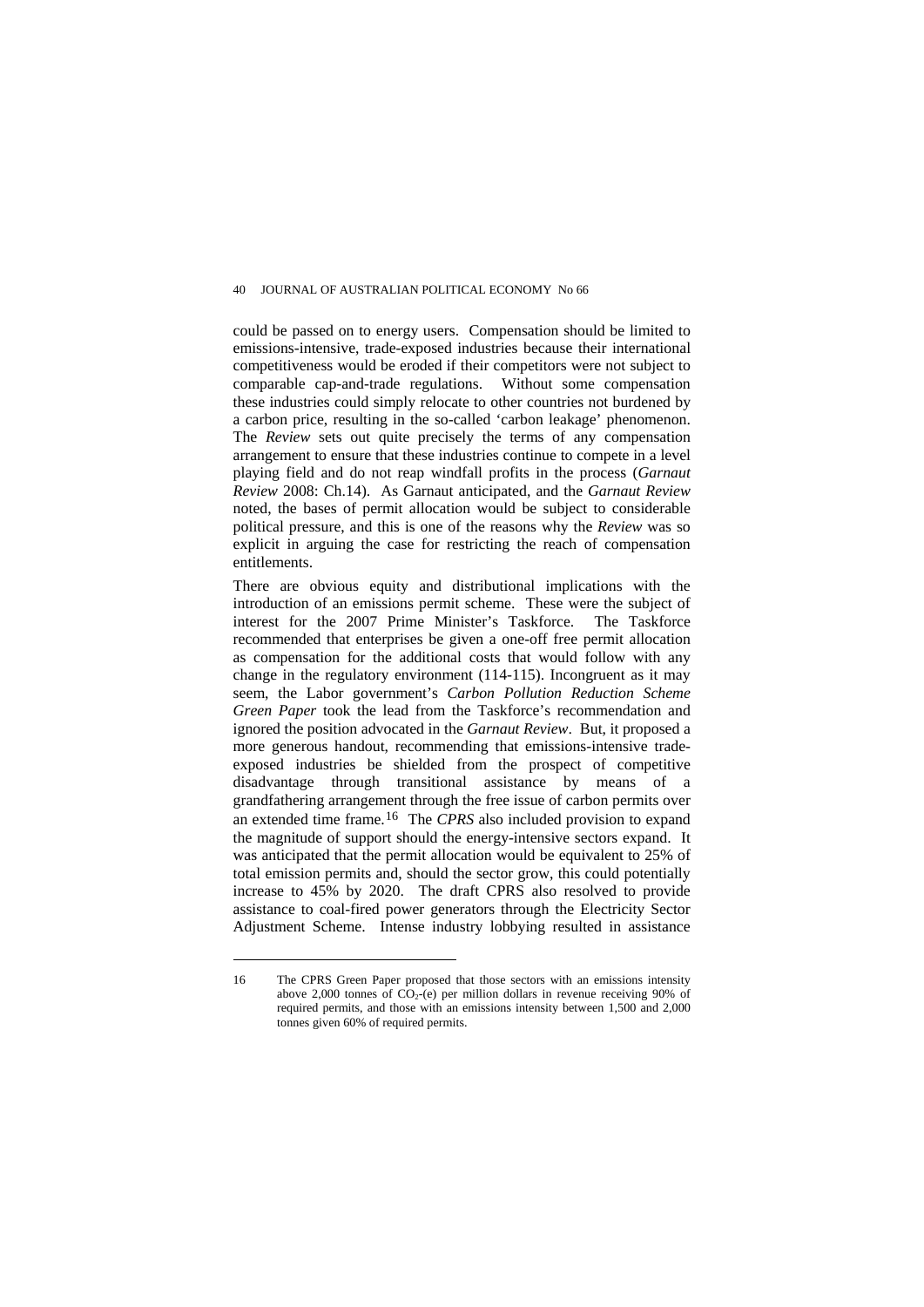being extended by the time the *CPRS White Paper* was released. The policy broadened the reach of those sectors – enterprises with an energy intensity range of between 1,000 and 2,000 tonnes – that would be issued free up to 60% of the permit target requirement, thereby including the developing LNG industry.

The implications of this would have been quite profound. There was the immediate advantage awarded the energy-intensive trade-exposed industries. Fryer, et.al., calculated that if a carbon price of \$20 per tonne CO<sub>2</sub>-e applied, the assistance to energy-intensive, trade-exposed industries would amount to almost \$3 billion, with almost 30 per cent concentrated in the aluminium refining industry (Fryer, et.al., 2008). Four companies – Rio Tinto, Alcoa, Norsk Hydro and Alumina – would be the principal beneficiaries. With a higher carbon price the redistributive benefits would be even more substantial, with research by Daly and Edis forecasting that, with a carbon price of \$35 per tonne. industry assistance would be 8 per cent higher, while the revenue generated from the auctioning of emission permits would increase by only 1.4% (Daly & Edis 2009). Yet they observed that the most energyintensive industry, the aluminium industry, was generally, by world standards, a low-cost producer, highly internationally competitive, and that there was little justification for transitional assistance. In fact, it was argued that without assistance the introduction of an emissions trading scheme would have a comparatively negligible impact on corporate profitability. Furthermore, in anticipating lobbying from another sector, the report concluded that a "carbon price is very unlikely to materially affect" investment in the expanding LNG industry. The report also concluded that there was no justification for providing transitional assistance to coal ore and cement producers.

The Treasury has also provided some measure of the more general cost implications of the proposed CPRS. In 2009 it reported on the anticipated consequences of the financial impact of the CPRS, predicting that, over the period 2008-09 - 2010-11. Accounting for both the revenue generated from auctioning permits and the aforementioned compensation arrangements, there would be a net \$3 billion drain on the budget (Treasury 2009). Subsequent negotiations between the Rudd Labor government and the Turnbull-led Opposition resulted in even more concessions being offered that would have considerably increased the claim on the public purse. More recent undertakings by the Victorian Labor government to push ahead with its emissions-reduction strategies,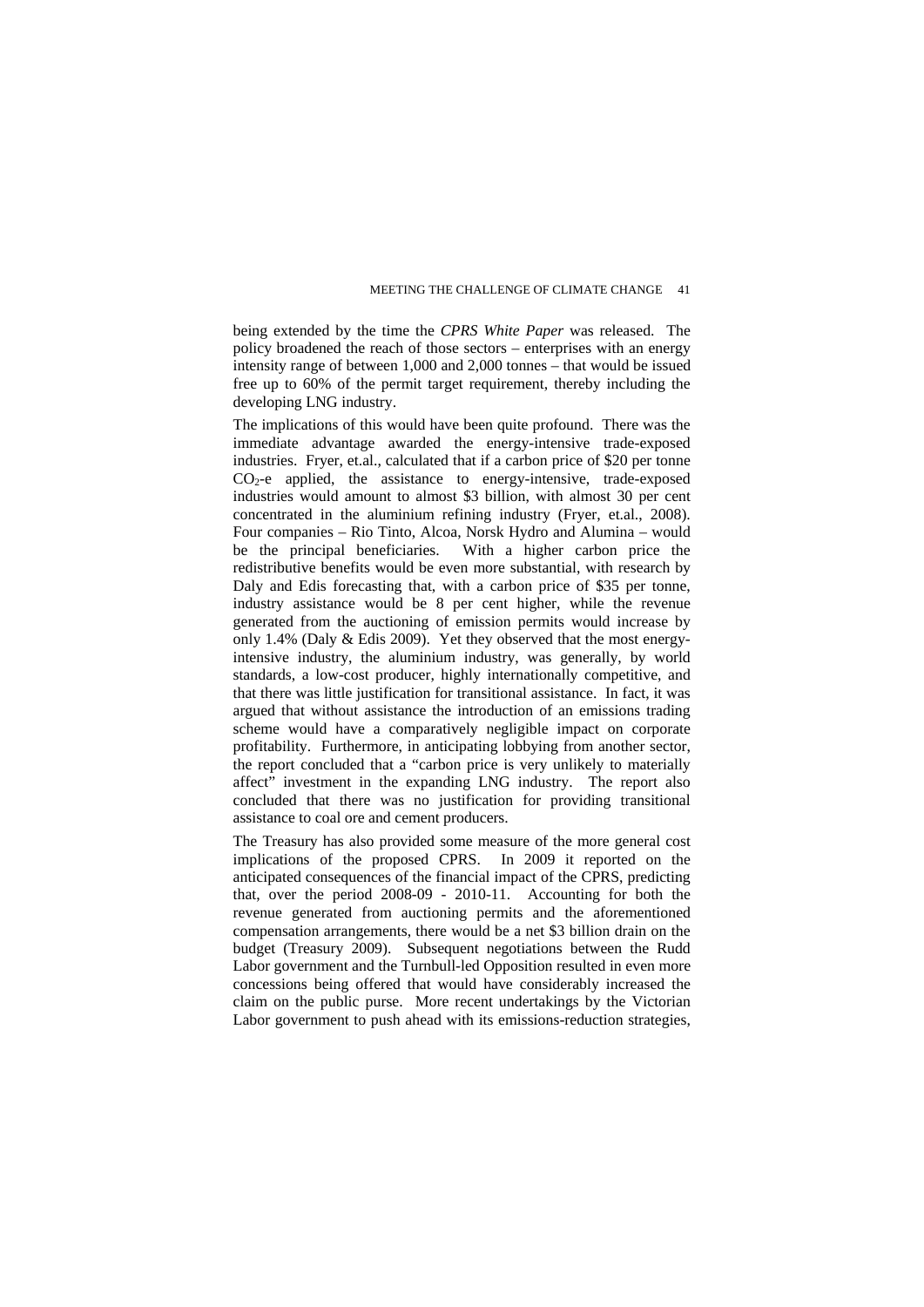by retiring the most polluting of the brown coal generating plants in Victoria, the Hazelwood power station, would add to this claim.[17](#page-25-0)

## **Further Augmenting the CPRS Bill: the Cost of Supporting Sequestration**

A critical and enduring feature of successive Australian governments' emissions reduction targets policy has been that target objectives could be easier to achieve by accessing carbon offsets and sequestration initiatives. In fact, government policy has not placed much emphasis on actually reducing emissions. One obvious illustration of this can be noted by reflecting on the proposed support for the emissions-intensive industries under the CPRS which assumed that energy-intensive industries would continue to grow as would the magnitude of their emissions. Carbon credit offsets and sequestration initiatives have, almost by necessity, emerged as the pivotal preoccupations of government emissions policy, yet exciting interest in these is contingent upon the incentives on offer, and the principal incentive, a carbon price, because it remains low, is proving insufficient to drive investment in these options. The consequence has been that governments have had to offer extra-market incentives to engage investment in carbon offsets and in research and development of different sequestration technologies. Governments have been quite proactive in instigating a number of schemes that would expand the range of carbon offsets and sequestration initiatives, and these have been pursued at some considerable cost. Three stand out for consideration.

Carbon capture and storage (CCS) is held out as a key plank for abating emissions particular from coal-fired power generating plants. A carbon

<span id="page-25-0"></span><sup>17</sup> The government is pressuring the Federal government to contribute to the compensation package that owner of the Hazelwood plant, International Power Australia, is seeking in order to write-off its investment by decommissioning the plant (Manning 2010; Murphy 2010). This follows lobbying by International Power for compensation despite the fact that when it purchased the plant following the privatisation of the State-owned electricity sector in Victoria in 1996 it sought legal advice on the implications of potential changes in the environmental regulatory regime that could result in the introduction of a carbon price. Hazelwood, apparently, has been one of International Power's most profitable assets.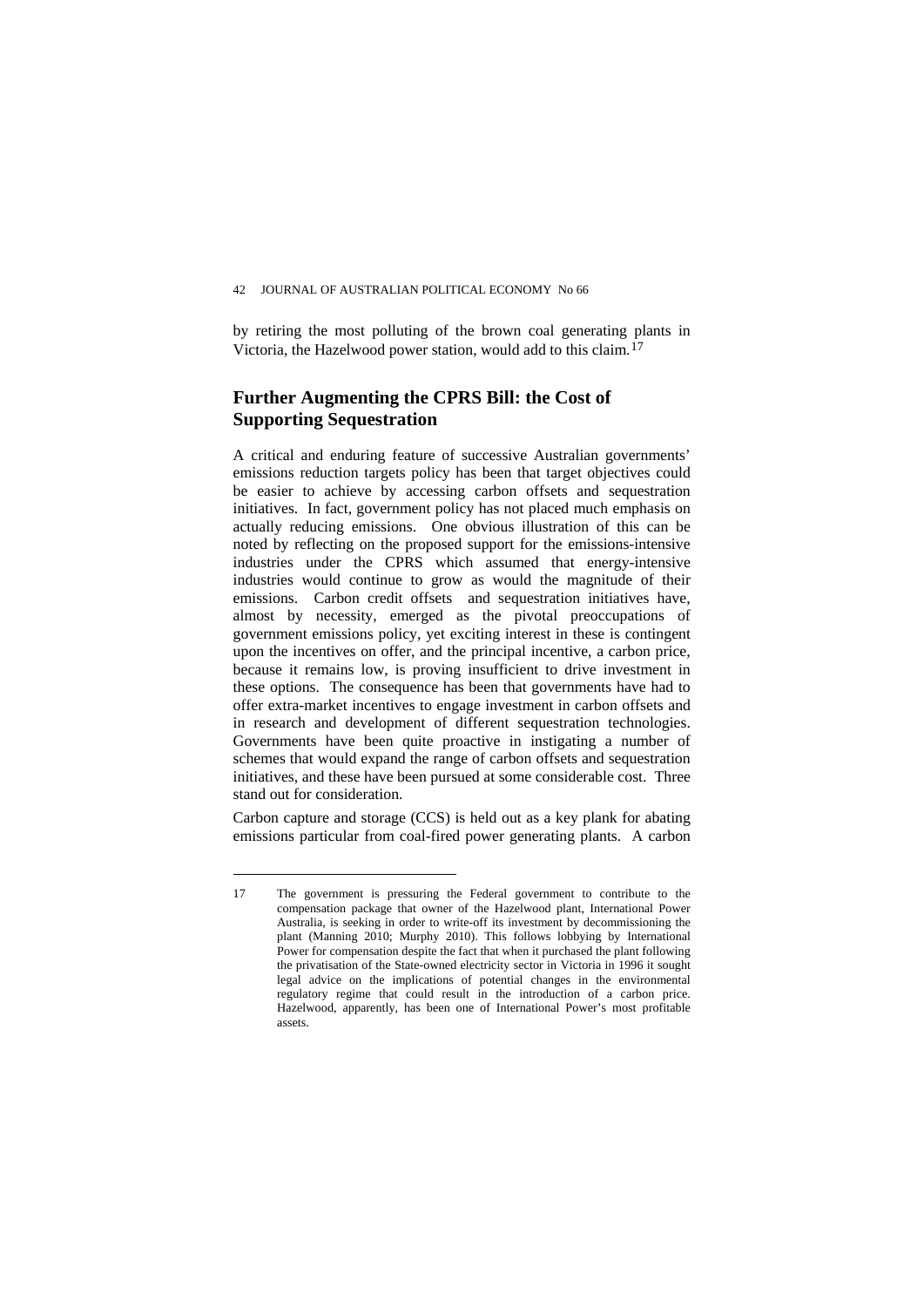price is supposed to provide the impetus for emitters to invest in research and adopting this technology. However, it is generally agreed that the carbon price would have to be significantly higher than is envisaged under the terms of the CPRS before the technology could be commercially viable, setting aside the issue that the technology is still in the exploratory stage. Reflecting this uncertainty, emitters have demonstrated very little interest in investing in research and development of CCS technology. Government has led the way in committing funds to support almost all of the research and development that has occurred to date, and even though there have been considerable efforts to engage private sector interest through cooperative research endeavours, private sector investment has been negligible. This was demonstrated with the Queensland government's efforts to spearhead funding for a governmentprivate sector research program (Rosewarne 2007).[18](#page-26-0) The Federal government sought to speed up research by funding cooperative research programs, with a trial being developed in the Otway Basin, although the more significant initiative was the Rudd governments decision to establish the Global Carbon Capture and Storage Institute in 2008, committing \$A100 million annually over four years, and signing up twenty other governments and 80 corporations to promote collaborative undertakings.[19](#page-26-1)

The potential cost of the government's commitment to CCS technology could be even more substantial because, with the object of encouraging major emitters to buy into the technology, the government has indicated its preparedness to assume responsibility for the risks associated with carbon sequestration. In 2008, the Labor government amended the Commonwealth Offshore Petroleum Act 2006 with a view to establishing property rights to support offshore storage as well as for the government to assume liability for the risks of future failure in offshore storage facilities, and the government is moving to establish a nationallyconsistent framework with State and Territory governments for

<span id="page-26-0"></span><sup>18</sup> The Queensland government has recently announced its intention to withdraw support for CCS.

<span id="page-26-1"></span><sup>19</sup> The Australian government is the major financial supporter of the Institute, although the Obama administration has recently announced that it will contribute \$US500,000 to support the Institute's work (Kerin 2010). Interestingly, it is a demonstration project in Texas, the Tenaska Trailblazer Energy Center, that has attracted the largest single tranche of support – of \$8 million – to date (Morris 2010a)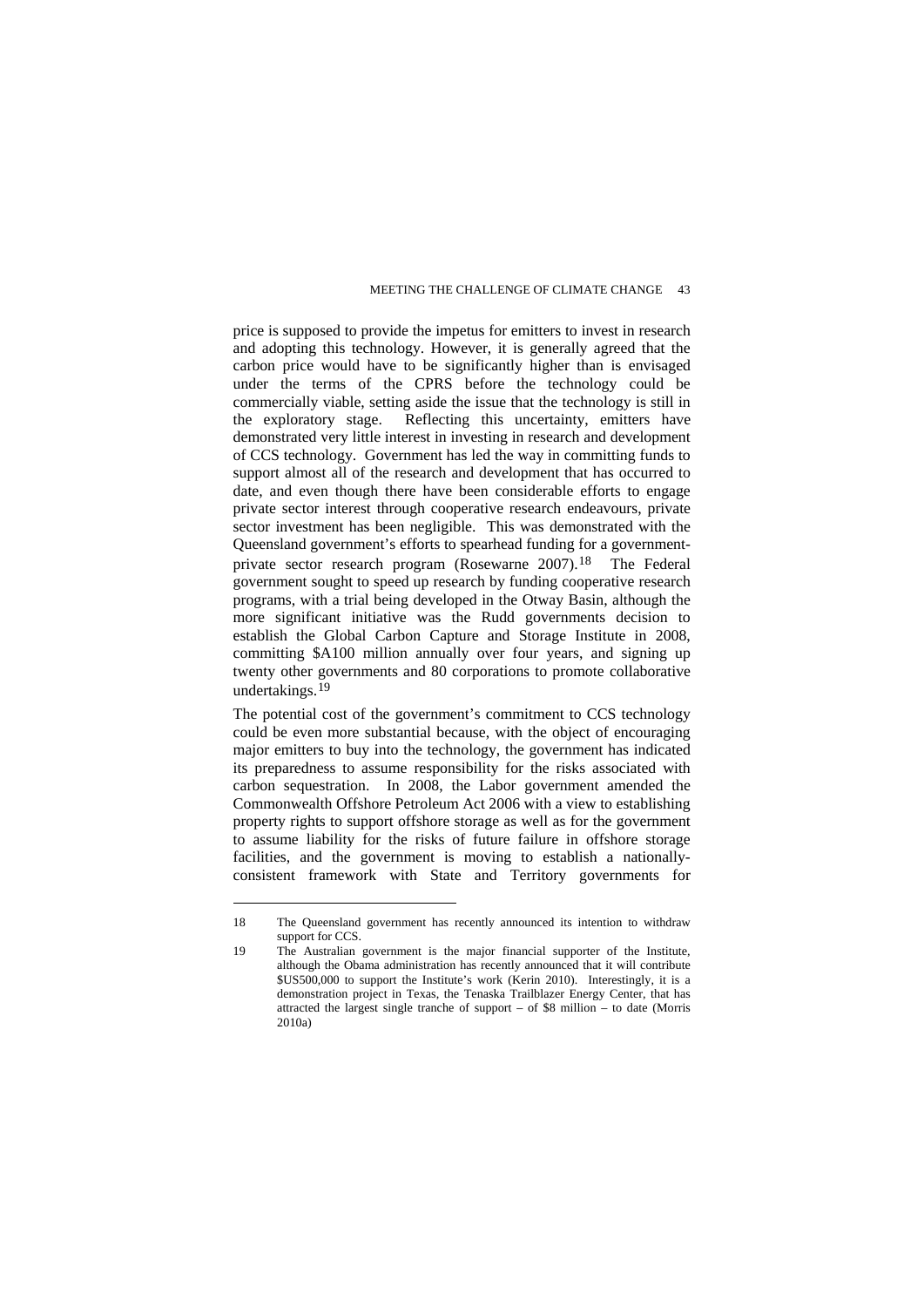geological storage.[20](#page-27-0) The States of Queensland and Victoria have already passed legislation covering terrestrial sequestration, with New South Wales about to pass similar legislation, and the legislation decrees that the state will assume more immediate responsibility for the risks associated with the  $CO<sub>2</sub>$  reservoirs.<sup>[21](#page-27-1)</sup> The significance of this commitment is not simply related to supporting the continued growth of the emissions-intensive trade-exposed industries. As the Minister for Resources has indicated, establishing viable CCS technology is crucial to the future of Australia's coal export industry.[22](#page-27-2)

The government may well justify this expenditure in terms of the limited purchase of market mechanisms to drive research and development of a public good, but this financial commitment raises yet another qualification regarding the effectiveness of the market as the preferred institutional mechanism for addressing the challenge of climate change. A similar argument can be made with respect to the government's efforts to expand the array of carbon offsets through its investment in the International Forest Carbon Initiative to support improved forest management and reforestation programs in Indonesia and Papua New Guinea. The \$273 million project is linked to moves within the Intergovernmental Panel on Climate Change to authorise carbon offset credits through forest sequestration programs in developing countries under the terms of the UN's Programme on Reducing Emissions from Deforestation and Forest Degradation. The Australian government is proceeding rapidly with the initiative in Indonesia, through the Kalimantan Forest and Climate Partnerships, which is designed to generate carbon forest credits.[23](#page-27-3)

<span id="page-27-0"></span><sup>20</sup> See *The Offshore Petroleum Amendment (Greenhouse Gas Storage) Bill* and the *[Regulatory Guiding Principles for Carbon Dioxide Capture and Geological](http://www.ret.gov.au/resources/Documents/ccs/CCS_Aust_Regulatory_Guiding_Principles.pdf)  [Storage](http://www.ret.gov.au/resources/Documents/ccs/CCS_Aust_Regulatory_Guiding_Principles.pdf)* endorsed by the [Ministerial Council on Mineral and Petroleum](http://www.ret.gov.au/resources/mcmpr/Pages/mcmpr.aspx)  [Resources.](http://www.ret.gov.au/resources/mcmpr/Pages/mcmpr.aspx) 

<span id="page-27-1"></span><sup>21</sup> *The Greenhouse Gas Storage Bill*, New South Wales.

<span id="page-27-2"></span><sup>22</sup> Some measure of the extent of the inequity in the proposed compensation arrangements and how these will be to the benefit of a few transnational corporations is unconsciously well articulated by the Minister's support for CCS: "major companies such as BHP, Rio, Xstrata, Anglo, Peabody, etc…regard carbon capture and storage as part of their future" (Morris 2010a). We might add that these companies have contributed comparatively little to funding research in CCS.

<span id="page-27-3"></span><sup>23</sup> The KFCP scheme has attracted considerable criticism from local community and environmental groups because the reforestation program, which is primarily in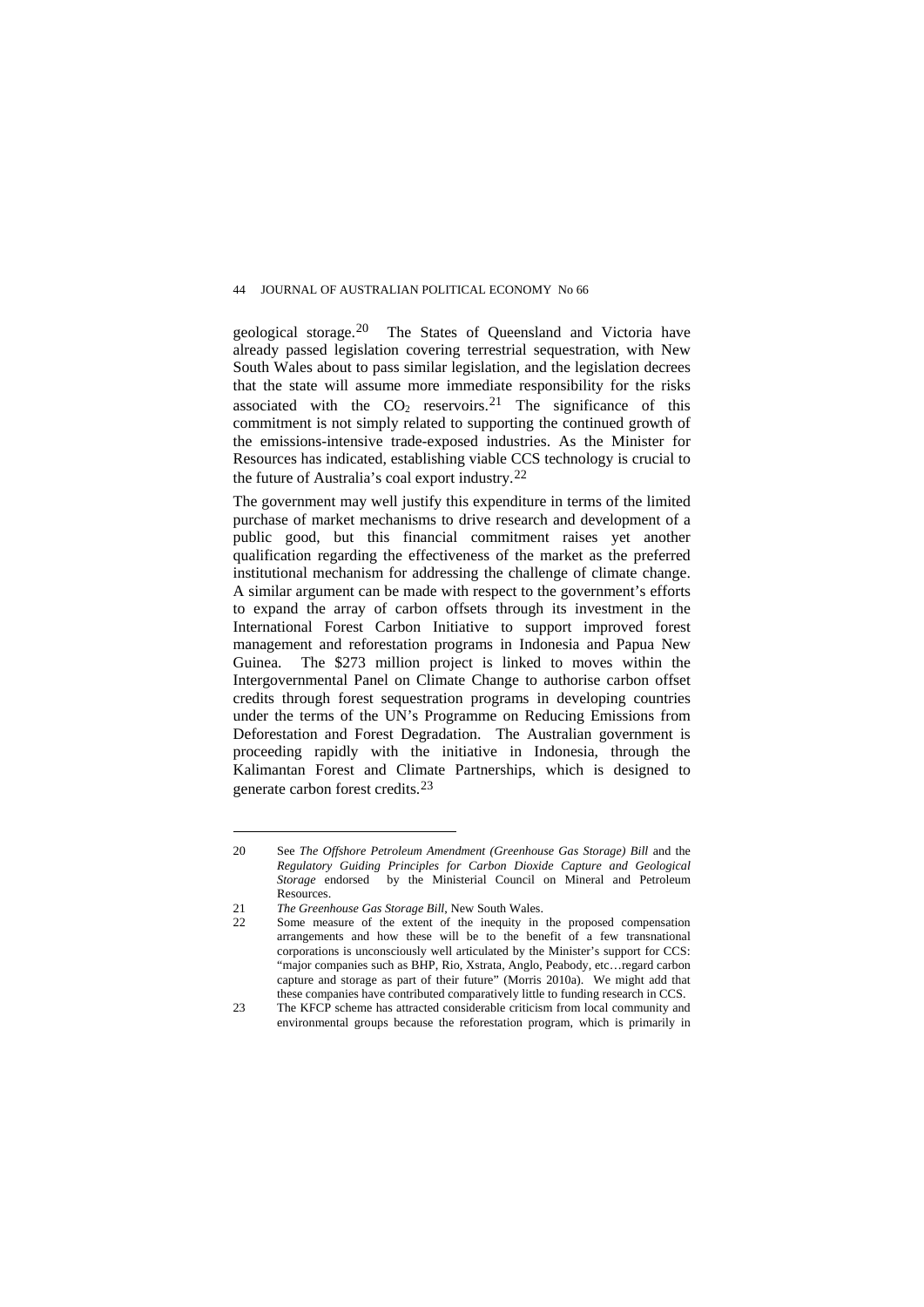Finally, and a somewhat related scheme, is the program that has been extended following the Rudd Labor government concessions to the Turnbull-led coalition in the manoeuvres to secure support for the CPRS. The Carbon Farming Initiative is being developed to enable farmers, foresters and landholders to generate carbon credits through soil sequestration and foresting. The government envisages the scheme could generate up to \$500 million in carbon credits over the next ten years, and one Western Australian company, Carbon Conscious, has recently announced plans to invest in plantation timber and signed a deal to sell carbon credits overseas (Morris 2010b; *The Australian Financial Review* 13 October 2010: 5). While the immediate cost of this to the government is comparatively small, with \$46 million being set aside to establish the scheme, the carbon offsets generated would not count towards Australia's target commitments because these offset credits would not be certified under the terms of the Kyoto Protocol. While it appears that the government will treat these offset credits as currency that could be acquitted against an enterprise's designated emissions target, these will not count towards the nation's Kyoto target. In fact, the government would have to purchase Kyoto-compliant carbon offsets to ensure that the national target, inclusive of the Carbon Farming Initiative offsets, correspondences to its internationally-agreed target.

The government initiative to develop a more robust cap-and-trade system by expanding the tranche of potential tradeable carbon offset credits will simply serve to deepen the claim of the emissions trading system on the public purse, and further erode the substance of the argument that the emissions trading system is the more cost-effective option.

terms of the establishment of plantation timbers for pulp milling and palm oil plantations, has resulted in forest and peat clearing and the displacement of indigenous communities from traditional lands. The criticisms of the scheme highlights the way in which additionality requirements under the Kyoto Protocol are effectively downplayed or ignored.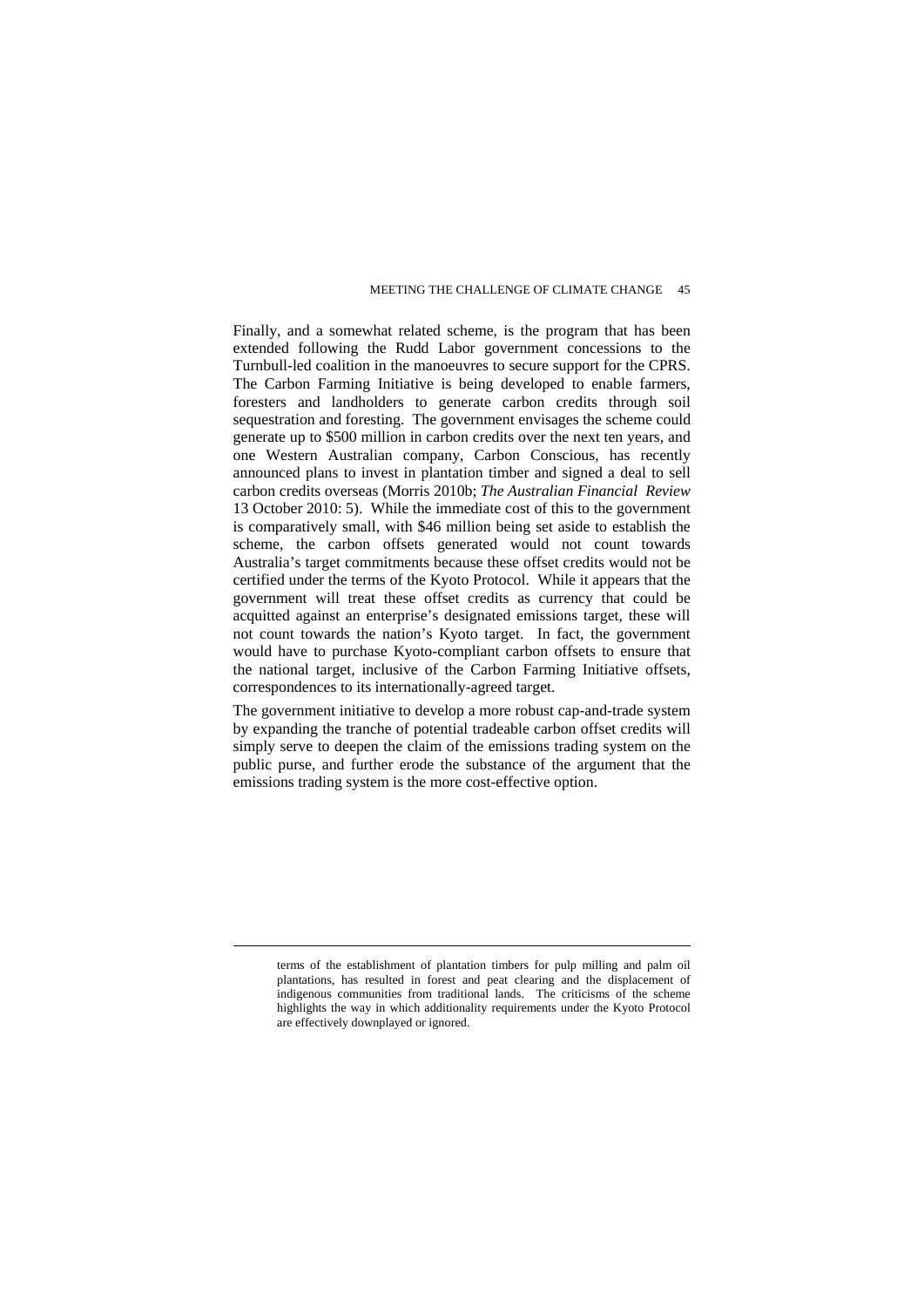#### **Conclusion**

The terms of the debate on climate change policy have been dominated by a conventional economic narrative. I have argued that there are two principal dimensions to this, one that presents climate change as an economic problem, of market failure. The other locates the solution in policy formulations that reference conventional economic theory which purportedly privilege market-based mechanisms, tradeable emission permits, as being the most efficient and cost-effective. The *Stern Review*  and the *Garnaut Review* are emblematic of this particular narrative. They each contend that expanding the reach of the market provides the institutional means for giving voice to the ambition to secure a sustainable future. In their world view, the market provides the most economically democratic means for capturing the preferences to secure this future. This is, at least, the rhetoric.

The argument in support the market-based system being efficient is based on a conventional economic theory conception of economic agents giving voice to their preferences is response to meaningful price signals that capture the costs of emissions when neither of these conditions are manifest. A cap-and-trade system effectively circumscribes the opportunity for individuals to exercise a preference for a particular emissions trajectory, and this is at odds with subjective preference theory that demands that individuals have the unfettered right to give voice to their economic preferences. The conviction in the merit of putting a price on carbon in order to engender efficient outcomes can also be regarded as a somewhat hollow gesture. By their own admission, the *Stern Review* and the *Garnaut Review* recognise the capacity for price to effectively capture the cost of environmental may be somewhat limited, and hence their appeal to a range of other institutional mechanisms to underwrite the efficacy of the market. Even if the market price were to capture the 'right' measure of the costs of emissions, it is not at all clear that this will prompt the appropriate behavioural responses without the aid of supplementary measures. To this must be added the concerns of ecological economists that price signals will likely not provide the necessary impetus to drive the necessary transition from the high-carbon economy and avoid the prospect of runaway climate change.

The confidence in the cost-effectiveness of the emissions trading system is an even more dubious claim. The ostensibly simple solution for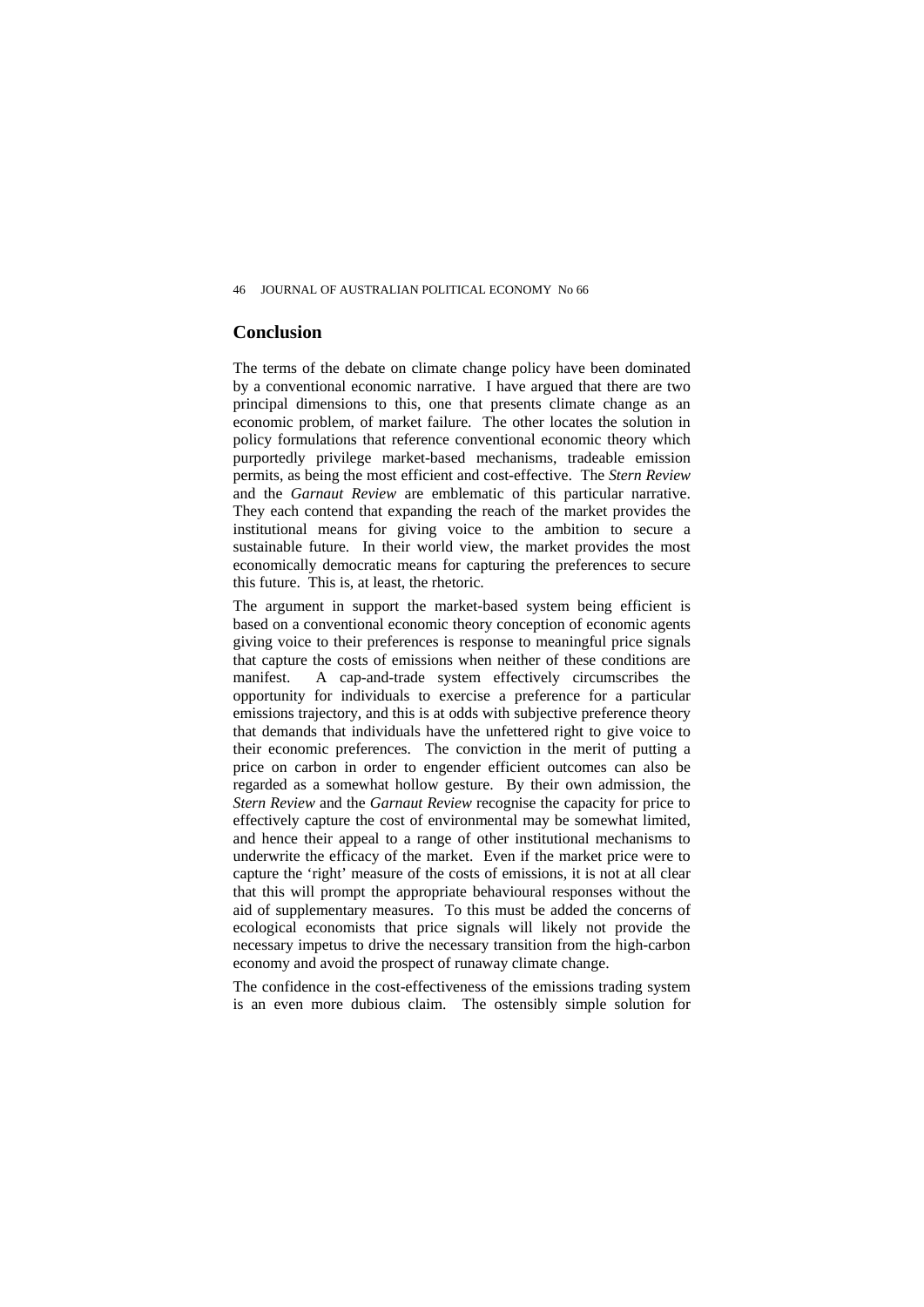addressing market failure is far from a costless exercise. It entails creating a whole raft of other markets and property rights. The the effective functioning of this multilayered market requires a complex institutional architecture being established to oversight emissions trading, as well as for the associated secondary markets. This will entail substantial transaction costs, and any reckoning of these costs must include all of the ancillary initiatives designed to bolster and to 'deepen' the carbon trading system – the carbon offsets, the considerable public funds invested in research and development in low-carbon technologies and other sequestration technologies, including carbon capture and storage technologies – and these come at some considerable cost as well as turn the market building exercise into a political feast.

The irony here is that the institutional transformation that is being proposed has resulted in more energy, and funds, being invested in establishing measures to expand the possibilities for polluters to trade their way to meeting designated emissions reductions targets. This exposes an extraordinary asymmetry embodied in the cap-and-trade construct because the emissions reductions target trajectory, already compromised by the objective of reconciling targets with the practicable or the 'politically possible', become even more fungible.

This embrace of the practicable or the 'politically possible', I contend, overwhelms any meaningful adherence to the conventional economic theory's entreaty that the cost of environmental externalities be internalised in prices. The conventional economic discourse becomes subterfuge for maintaining the commitment to the continued expansion of economic activity as well as creating new opportunities for wealth enhancement. This commitment to maintaining the pace of economic growth is the foundational concern of both the *Stern Review* and the *Garnaut Review*.

In the interests of not frustrating the growth objective, not only are polluters rewarded for their polluting activities, capitalising on the costs they have imposed, and continue to impose, on others, but a whole other raft of rent-seeking and revenue-making opportunities is presented. This is as much a political exercise, played out within the nation-state and globally, as carbon offset arrangements provide the potential for windfall gains for farmers and landholders. Carbon capture and storage arrangements transform the spent resources of depleted oil and gas reserves into valuable assets, and carbon trading promises to foster an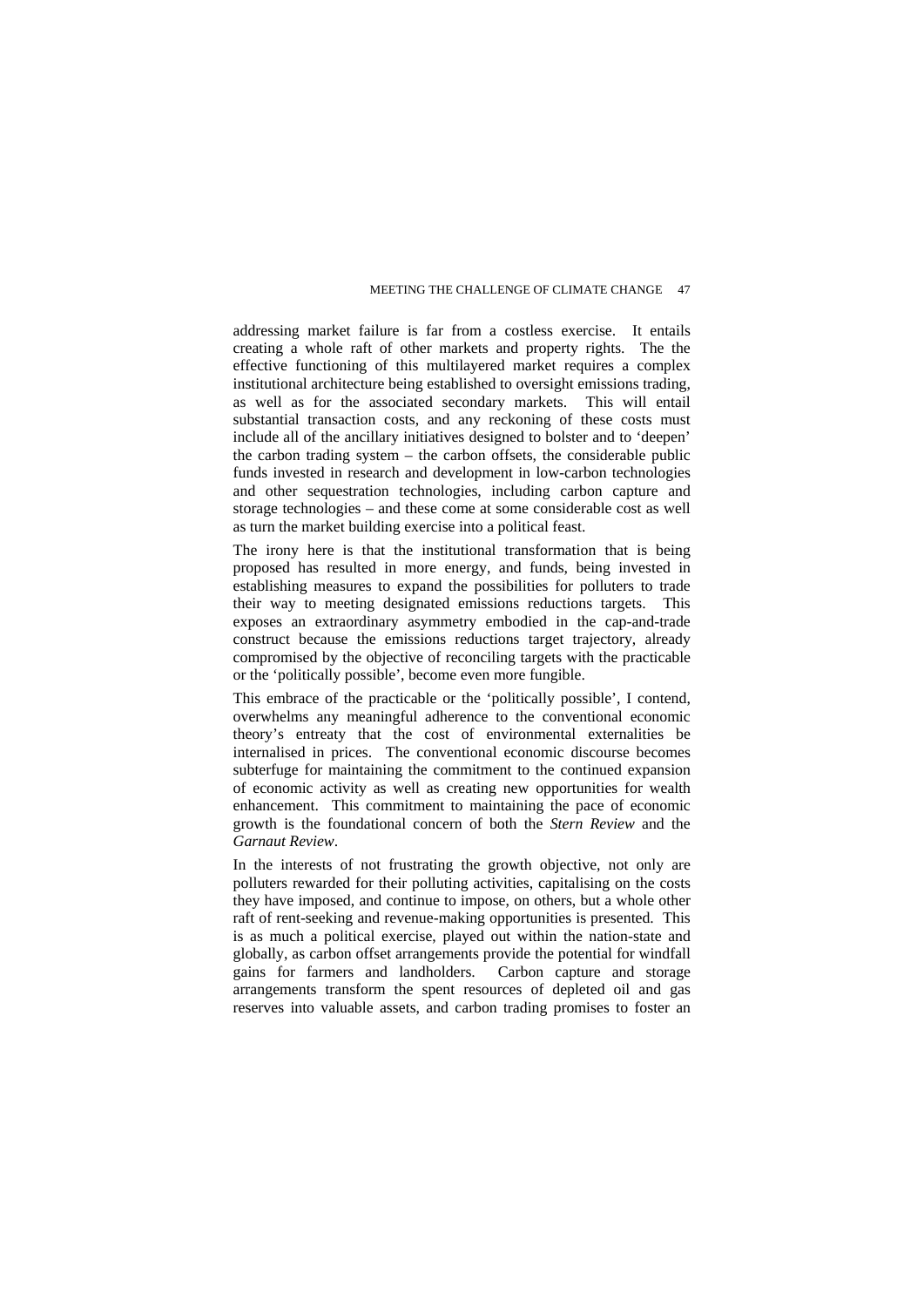extraordinary expansion in carbon futures and derivatives trade, while the forests of the South are transformed into sequestration sites to help the polluters of the North avoid any meaningful engagement in meeting emissions reduction targets. Defining emissions reduction targets that will help avoid the potential for runaway climate change is a subordinate consideration (IPCC 2007; Hansen 2009). The *realpolitik* of the emissions trading system is a none-too subtle agenda to sustain capital accumulation.

#### **References:**

Australia, Department of Climate Change and Energy Efficiency (2010) *Report of the Prime Minister's Task Group on Energy Efficiency*, Canberra.

Australia (2009) Budget Paper No. 1 – Statement 3: Fiscal Strategy Outlook, May, located at *www.ato.gov.au/budget/2009-10/content/bp1/.../bp1\_bst3.pdf*

The Australian Greenhouse Office (1998) "Emissions Trading and Carbon Credits";

The Australian Greenhouse Office (1999a) *Establishing the boundaries* – Discussion Paper No 1.

The Australian Greenhouse Office (1999b) *Issuing the permits* – Discussion Paper No 2.

The Australian Greenhouse Office (1999c) *Crediting the carbon* – Discussion Paper No 3.

The Australian Greenhouse Office (1999d) *Designing the market* – Discussion Paper No 4.

Barbier, Edward (1989) *Economics, Natural-Resource Scarcity and Development: Conventional and Alternative Views*

Coase, Ronald (1960 "The Problem of Social Cost", *Journal of Law and Economics*, 3: 1- 44.

Chan, Michelle (2009) *Subprime Carbon? Rethinking the world's largest new derivatives market* Washington D.C.; Friends of the Earth.

Combet, Greg (2010) "Put a price on a cleaner future' *The Australian* 13 October 2010: 16.

Daley, John and Tristan Edis (2010) *Reestructuring the Australian Economy to Emit Less Carbon: Detailed Analysis*, Melbourne: Grattan Institute.

Devarajan, Shantayanan and Anthony C. Fisher (1981) "Hotelling's "Economics of Exhaustible Resources": Fifty Years Later" *Journal of Economic Literature* 19 1: 65-73.

Fryer, Drew, Mark Barraclough and Dan Moran (2008) "Research Note: The impact of industry assistance measures under the Carbon Pollution Reduction Scheme", Innovest Strategic Calue Advisors, 16 October.

Garnaut, Ross (2008) *The Climate Change Review*, Canberra.

Garnaut, Ross (2010) *'In an uncertain climate, Australia should start by fixing a carbon price' The National Times* 25 January.

Hamilton, Clive (2007) *Scorcher: the Dirty Politics of Climate Change*, Black Inc Agenda, Melbourne.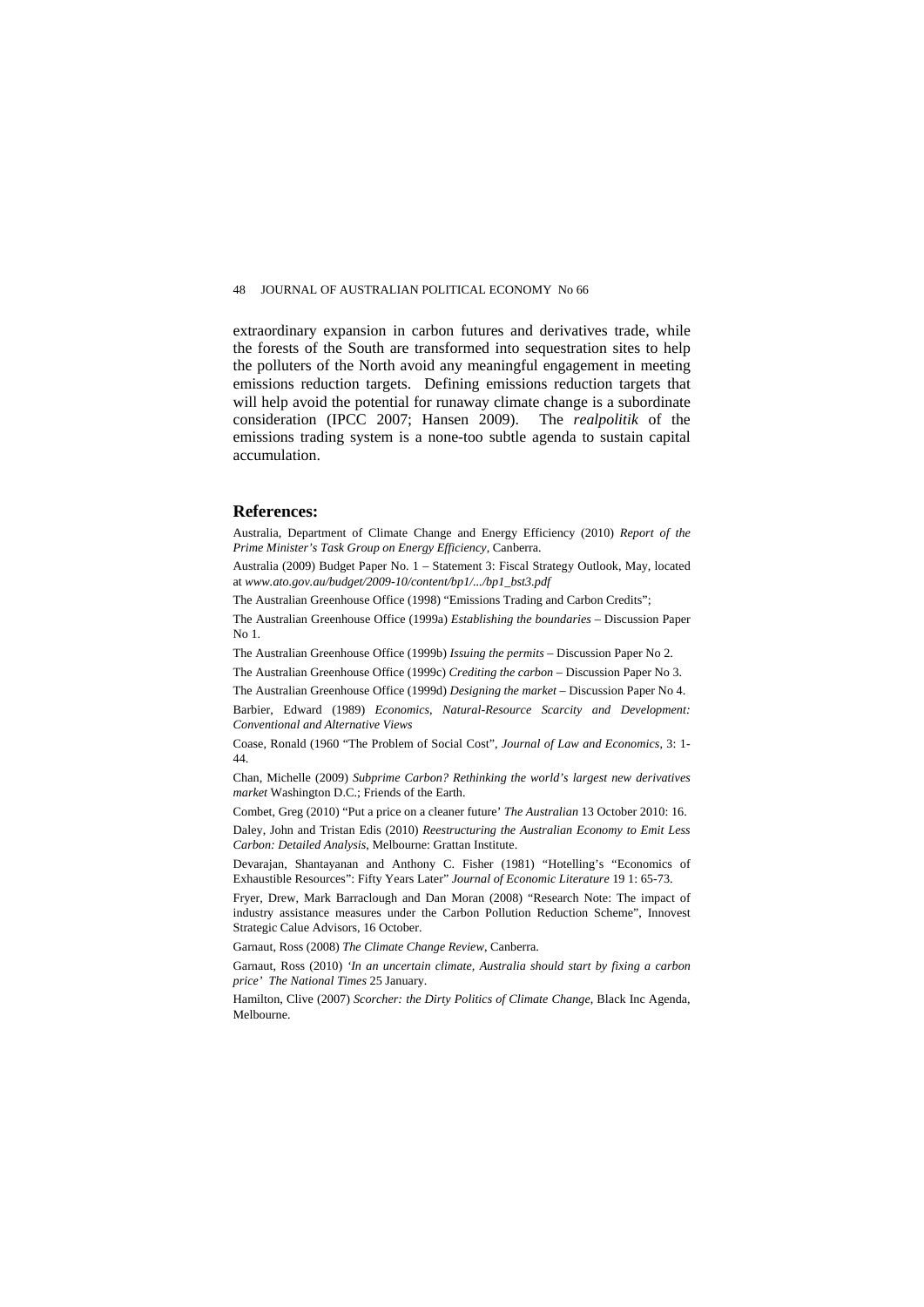Hansen, James (2009) *Storms of My Grandchildren: The Truth About the Coming Climate Catastrophe and Our Last Chance to Save Humanity*, New York: Bloomsbury Press.

Hotelling, Harold (1931) "The Economics of Exhaustible Resources" *Journal of Political Economy* 39: 137-175.

Intergovernmental Panel on Climate Change (2007) *Mitigation of Climate Change – Contribution of Working Group III to the Fourth Assessment Report of the Intergovernmental Panel on Climate Change*, www.ipcc.ch.

*Fourth Assessment Climate Change* 

Kassenaar, Lisa (2009) "Carbon Capitalists Warming to Climate Market Using Derivatives" *Bloomberg* 4 December, accessed at:

http://www.bloomberg.com/apps/news?pid=newsarchive&sid=aXRBOxU5KT5M

 Kerin, John (2010) "Climate reality hits Australia and the US" *The Australian Financial Review* 8 November: 1,8.

MacKenzie, Donald (2006) *An Engine, Not a Camera: How Financial Models Shape Markets* Cambridge, Mass.: MIT Press.

MacKenzie, Donald (2009) *Material Markets: How Economic Agents Are Constructed*, Oxford: Oxford University Press.

Manning, Paddy (2010) "How to dismantle an environmental dinosaur – cheaply" *The Sydney Morning Herald Weekend Business* 7-8 August 2010: 6.

Morris, Sophie (2010a) "Texas a winner in carbon grants stakes", *The Australian Financial Review* 12 October: 8.

Morris, Sophie (2010b) ""Farmers to reap climate credits", *The Australian Financial Review* 27 October: 8.

Murphy, Jason (2010) "Hazelwood owners want closure" *The Australian Financial Review*  28 8 July: 4.

Neumayer, Eric (2007) "Global warming: discounting is not the issue, but substitutability is", *Energy Policy* 27, 33-43.

Nordhaus, William D. (2007) "A Review of The Stern Review on the Economics of Climate Change" *Journal of Economic Literature* Vol 45 686-702.

Pearce, G. (2007) *High and Dry: John Howard, climate change and the selling of Australia's future*, Penguin Books, Melbourne.

Productivity Commission (2007) *Productivity Commission Submission to the Prime Ministerial Task Group on Emissions Trading*, Canberra.

Rosewarne, Stuart (2007) "Global warming and discourses of uncertainty: buying time, buying business and engendering risk", in Gavin Birch (ed) (2007) *[Water Wind Art and](http://purl.library.usyd.edu.au/sup/9781920898656)  [Debate: How environmental concerns impact on disciplinary research, Sydney](http://purl.library.usyd.edu.au/sup/9781920898656)*: University of Sydney Press.

Schapiro, Mark (2010) "Conning the climate: Inside the carbon-trading shell game", *Harpers* February (Reprinted as 'The Big Climate Con', *The Australian Financial Review*  12 February 2010.

Spash, Clive L. (2007) "The economics of climate change impacts à la Stern: Novel and nuanced or rhetorically restricted?" *Ecological Economics* 63, 706-713.